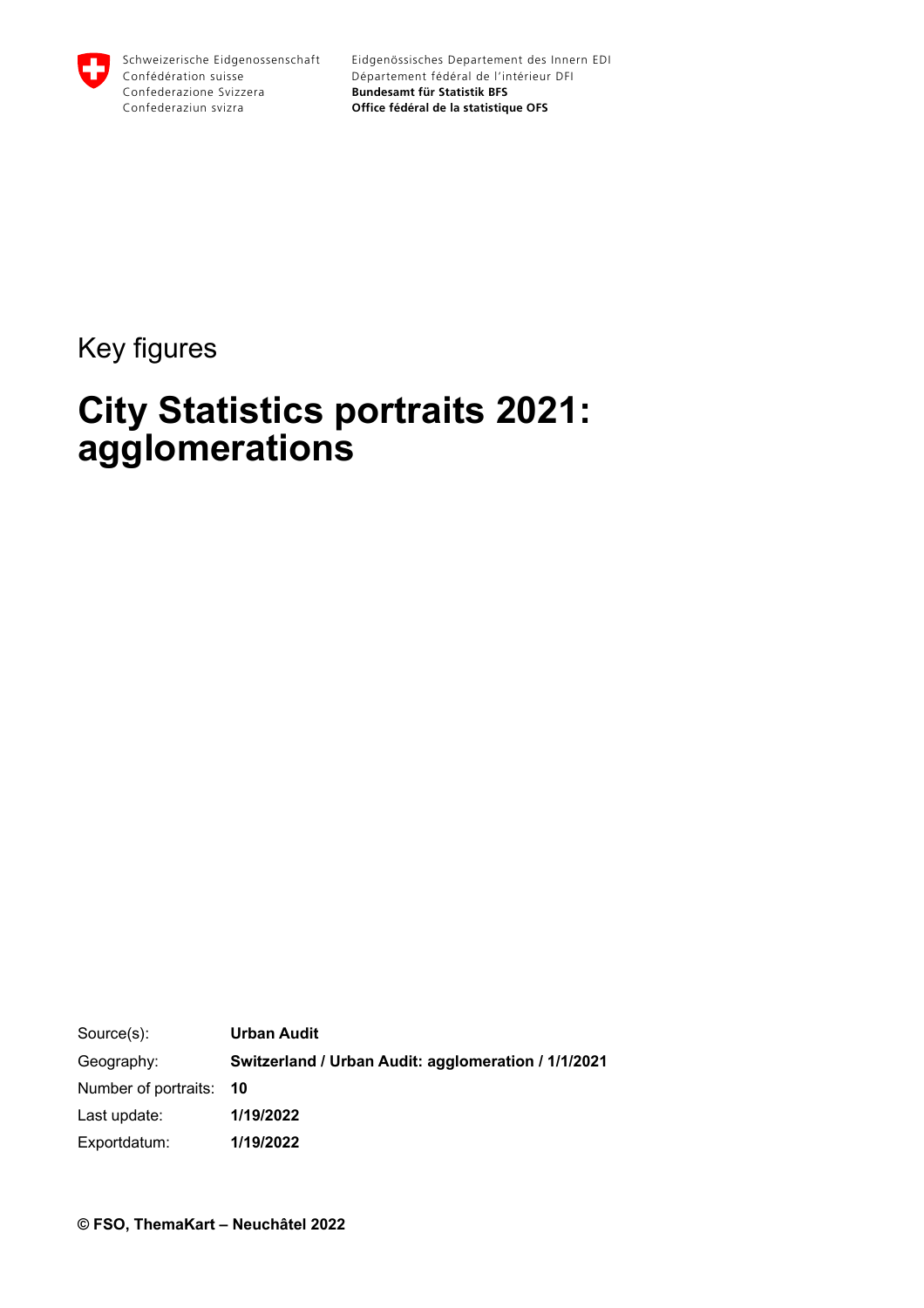

## **Contents**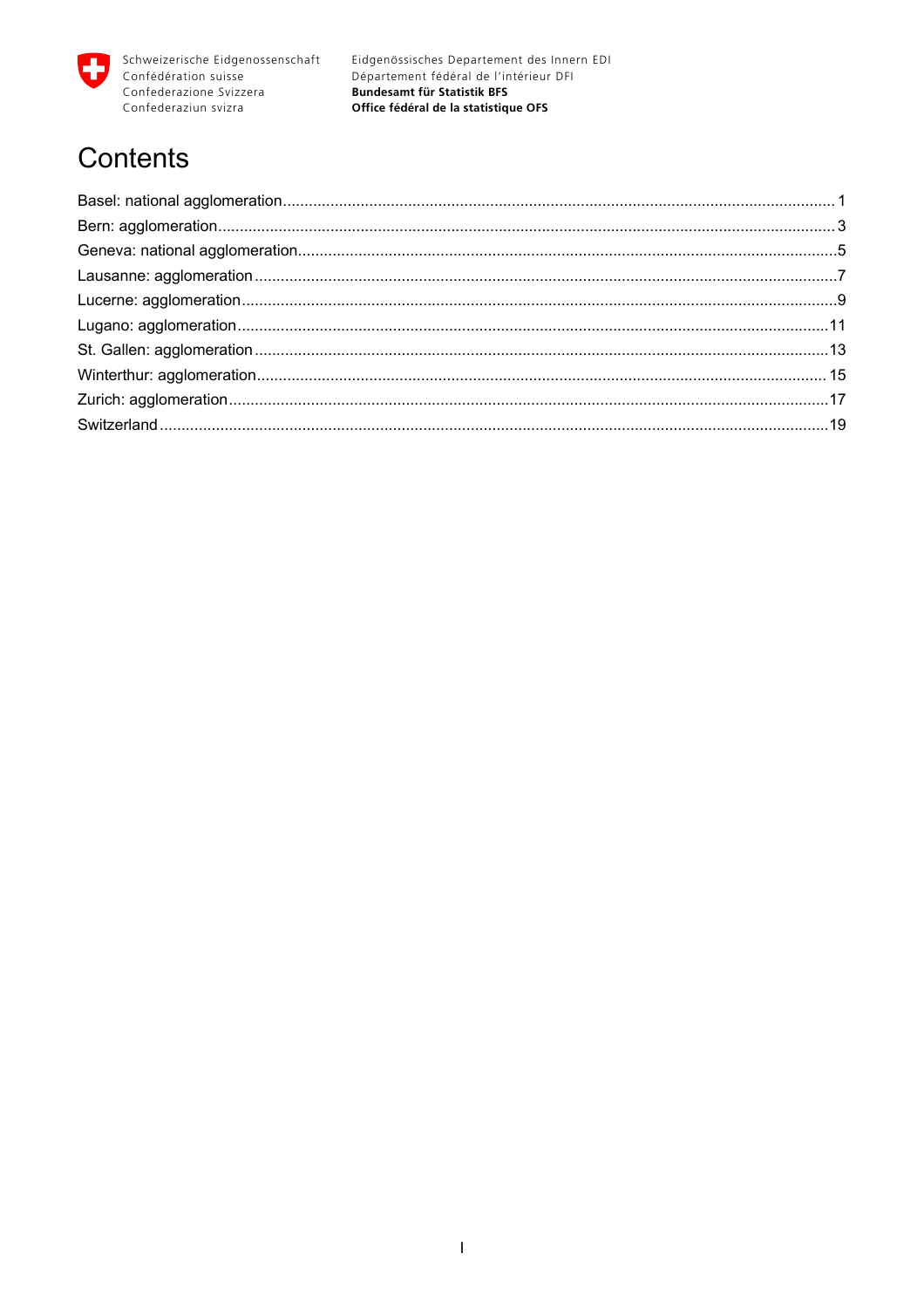<span id="page-2-0"></span>

#### **Basel: national agglomeration**

| Demographic context                                              |      |         |
|------------------------------------------------------------------|------|---------|
| Permanent resident population                                    | 2020 | 552,863 |
| Population density in km <sup>2</sup>                            | 2020 | 794.4   |
| Youth dependency ratio                                           | 2020 | 30.7    |
| Old age dependency ratio                                         | 2020 | 34.9    |
| Median age, in years                                             | 2020 | 44.8    |
| Permanent foreign resident population, in %                      | 2020 | 27.8    |
| Permanent foreign resident population (EU-28), in %              | 2020 | 17.5    |
| Permanent foreign resident population (not EU-28), in %          | 2020 | 10.3    |
| Income and jobs                                                  |      |         |
| Economic activity rate                                           | 2020 | 77.5    |
| Employment rate                                                  | 2020 | 77.2    |
| <b>Housing conditions</b>                                        |      |         |
| Dwellings, total                                                 | 2020 | 286,264 |
| Houses per 100 apartments                                        | 2020 | 31.3    |
| Rate of vacant housing units, in %                               | 2020 | 1.2     |
| Average living space per person, in m <sup>2</sup>               | 2020 | 46      |
| <b>Personal security</b>                                         |      |         |
| Violence offences                                                | 2020 | 3,461   |
| per 1000 inhabitants                                             | 2020 | 6.3     |
| Burglaries with intrusions in dwellings (incl. attempts)         | 2020 | 1,462   |
| per 1000 residents                                               | 2020 | 2.6     |
| Seriously injured or killed persons in road accidents per 10'000 |      |         |
| residents                                                        | 2020 | 3.7     |
| <b>Economic context</b>                                          |      |         |
| Employment, total                                                | 2020 | 373,515 |
| in the primary sector, in %                                      | 2020 | 1.0     |
| in the secondary sector, in %                                    | 2020 | 22.3    |
| in the tertiary sector, in %                                     | 2020 | 76.7    |
| Employment in the ICT sector and media                           | 2020 | 9,574   |
| in % of total employment                                         | 2020 | 2.6     |
| <b>Mobility</b>                                                  |      |         |
| Level of motorization per 1000 residents                         | 2020 | 457.5   |
| Average time of journey to work, in minutes                      | 2020 | 30.9    |
| Commuters, total                                                 | 2020 | 222,218 |
| by public transport, in %                                        | 2020 | 40.1    |
| by individual motorized transport, in %                          | 2020 | 37.2    |
| by non-motorized traffic, in %                                   | 2020 | 22.6    |
| Stops of public transport                                        | 2020 | 914     |
| per 1000 residents                                               | 2020 | 1.7     |
| <b>Culture and leisure</b>                                       |      |         |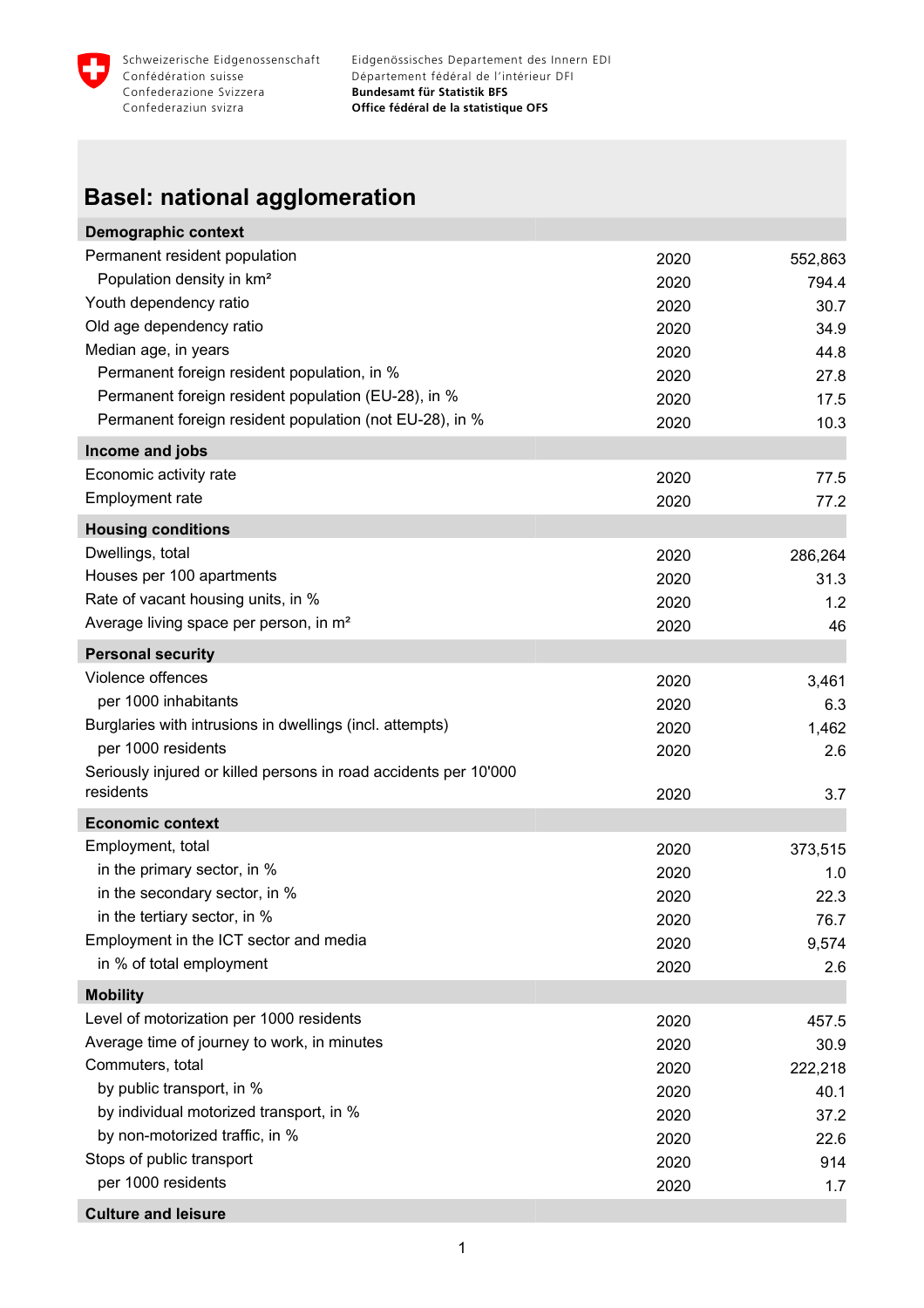

### **Basel: national agglomeration**

| Cinema seats                               | 2020    | 4,545   |
|--------------------------------------------|---------|---------|
| per 1000 residents                         | 2020    | 8.2     |
| Annual hotels overnight stays per resident | 2020    | 713,776 |
| per inhabitant                             | 2020    | 1.3     |
| Landuse                                    |         |         |
| Total land area in km <sup>2</sup>         | 2013/18 | 696     |
| Wooded and recreational areas, in %        | 2013/18 | 41.9    |
| Land used for housing, in %                | 2013/18 | 9.3     |
| Land used for transportation, in %         | 2013/18 | 5.4     |
| Land used for commercial activities, in %  | 2013/18 | 3.6     |
| Land used for agriculture, in %            | 2013/18 | 37.8    |
| Other land use, in %                       | 2013/18 | 1.9     |
|                                            |         |         |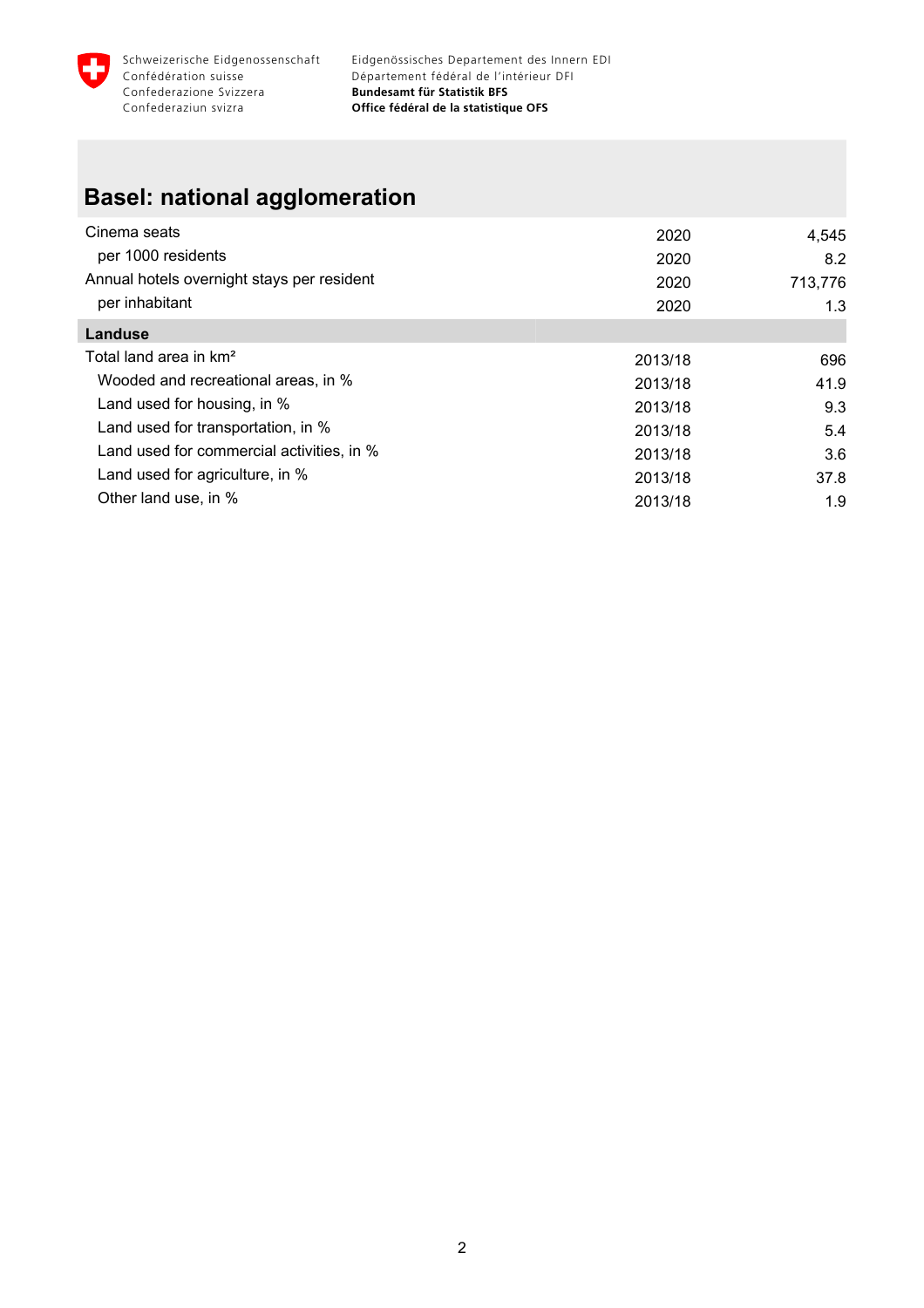<span id="page-4-0"></span>

### **Bern: agglomeration**

| <b>Demographic context</b>                                       |      |         |
|------------------------------------------------------------------|------|---------|
| Permanent resident population                                    | 2020 | 422,055 |
| Population density in km <sup>2</sup>                            | 2020 | 538.7   |
| Youth dependency ratio                                           | 2020 | 30.6    |
| Old age dependency ratio                                         | 2020 | 33.6    |
| Median age, in years                                             | 2020 | 43.4    |
| Permanent foreign resident population, in %                      | 2020 | 18.4    |
| Permanent foreign resident population (EU-28), in %              | 2020 | 9.9     |
| Permanent foreign resident population (not EU-28), in %          | 2020 | 8.5     |
| Income and jobs                                                  |      |         |
| Economic activity rate                                           | 2020 | 83.3    |
| Employment rate                                                  | 2020 | 83.7    |
| <b>Housing conditions</b>                                        |      |         |
| Dwellings, total                                                 | 2020 | 222,200 |
| Houses per 100 apartments                                        | 2020 | 19.2    |
| Rate of vacant housing units, in %                               | 2020 | 1.2     |
| Average living space per person, in m <sup>2</sup>               | 2020 | 45      |
| <b>Personal security</b>                                         |      |         |
| Violence offences                                                | 2020 | 2,158   |
| per 1000 inhabitants                                             | 2020 | 5.1     |
| Burglaries with intrusions in dwellings (incl. attempts)         | 2020 | 824     |
| per 1000 residents                                               | 2020 | 2.0     |
| Seriously injured or killed persons in road accidents per 10'000 |      |         |
| residents                                                        | 2020 | 4.2     |
| <b>Economic context</b>                                          |      |         |
| Employment, total                                                | 2020 | 326,286 |
| in the primary sector, in %                                      | 2020 | 2.3     |
| in the secondary sector, in %                                    | 2020 | 12.9    |
| in the tertiary sector, in %                                     | 2020 | 84.8    |
| Employment in the ICT sector and media                           | 2020 | 18,474  |
| in % of total employment                                         | 2020 | 5.7     |
| <b>Mobility</b>                                                  |      |         |
| Level of motorization per 1000 residents                         | 2020 | 472.5   |
| Average time of journey to work, in minutes                      | 2020 | 35.2    |
| Commuters, total                                                 | 2020 | 236,031 |
| by public transport, in %                                        | 2020 | 46.5    |
| by individual motorized transport, in %                          | 2020 | 37.9    |
| by non-motorized traffic, in %                                   | 2020 | 15.6    |
| Stops of public transport                                        | 2020 | 816     |
| per 1000 residents                                               | 2020 | 1.9     |
| <b>Culture and leisure</b>                                       |      |         |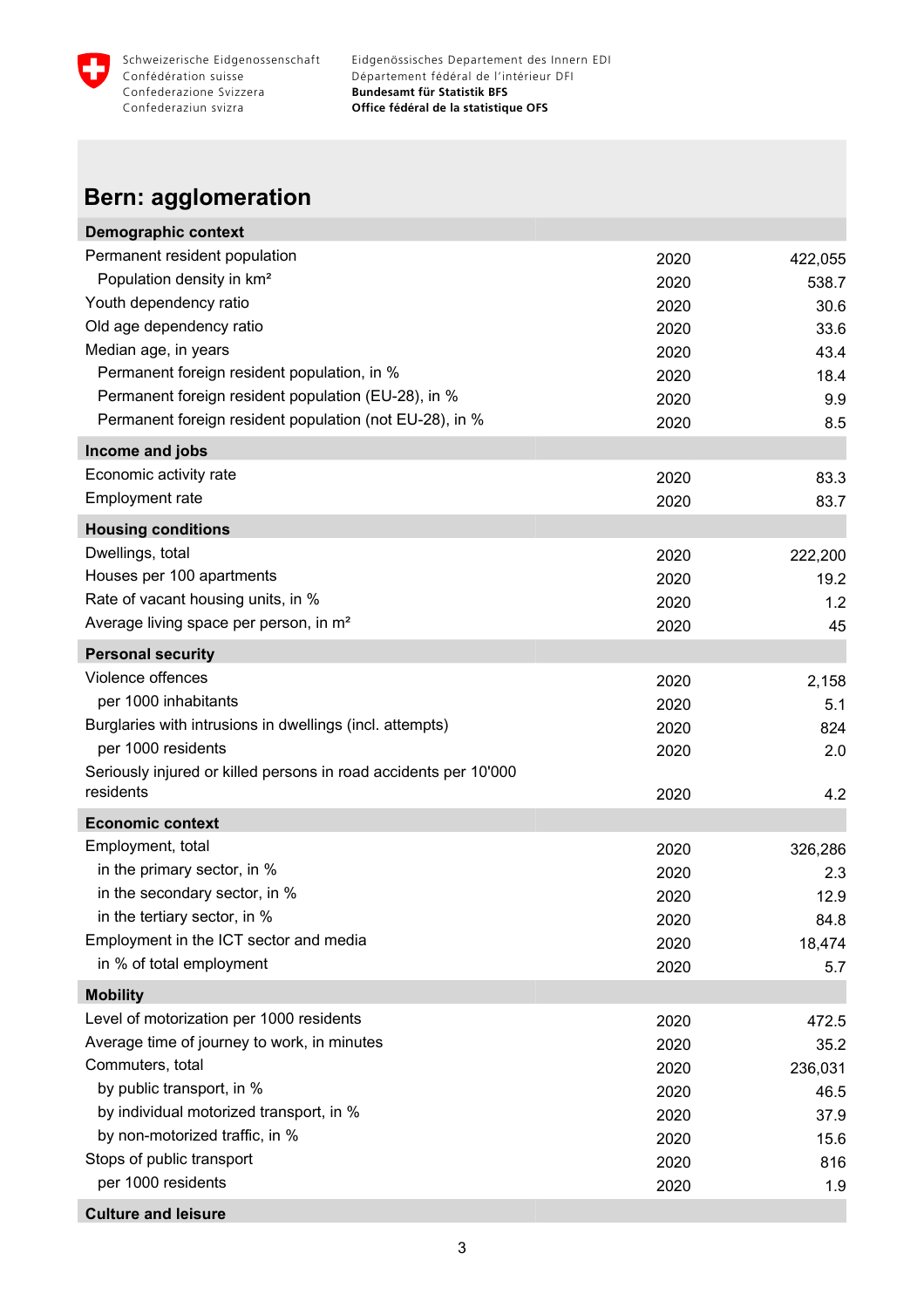

#### **Bern: agglomeration**

| Cinema seats                               | 2020    | 6,740   |
|--------------------------------------------|---------|---------|
| per 1000 residents                         | 2020    | 16.0    |
| Annual hotels overnight stays per resident | 2020    | 451,453 |
| per inhabitant                             | 2020    | 1.1     |
| Landuse                                    |         |         |
| Total land area in km <sup>2</sup>         | 2013/18 | 783     |
| Wooded and recreational areas, in %        | 2013/18 | 28.9    |
| Land used for housing, in %                | 2013/18 | 7.1     |
| Land used for transportation, in %         | 2013/18 | 4.6     |
| Land used for commercial activities, in %  | 2013/18 | 2.4     |
| Land used for agriculture, in %            | 2013/18 | 54.8    |
| Other land use, in %                       | 2013/18 | 2.2     |
|                                            |         |         |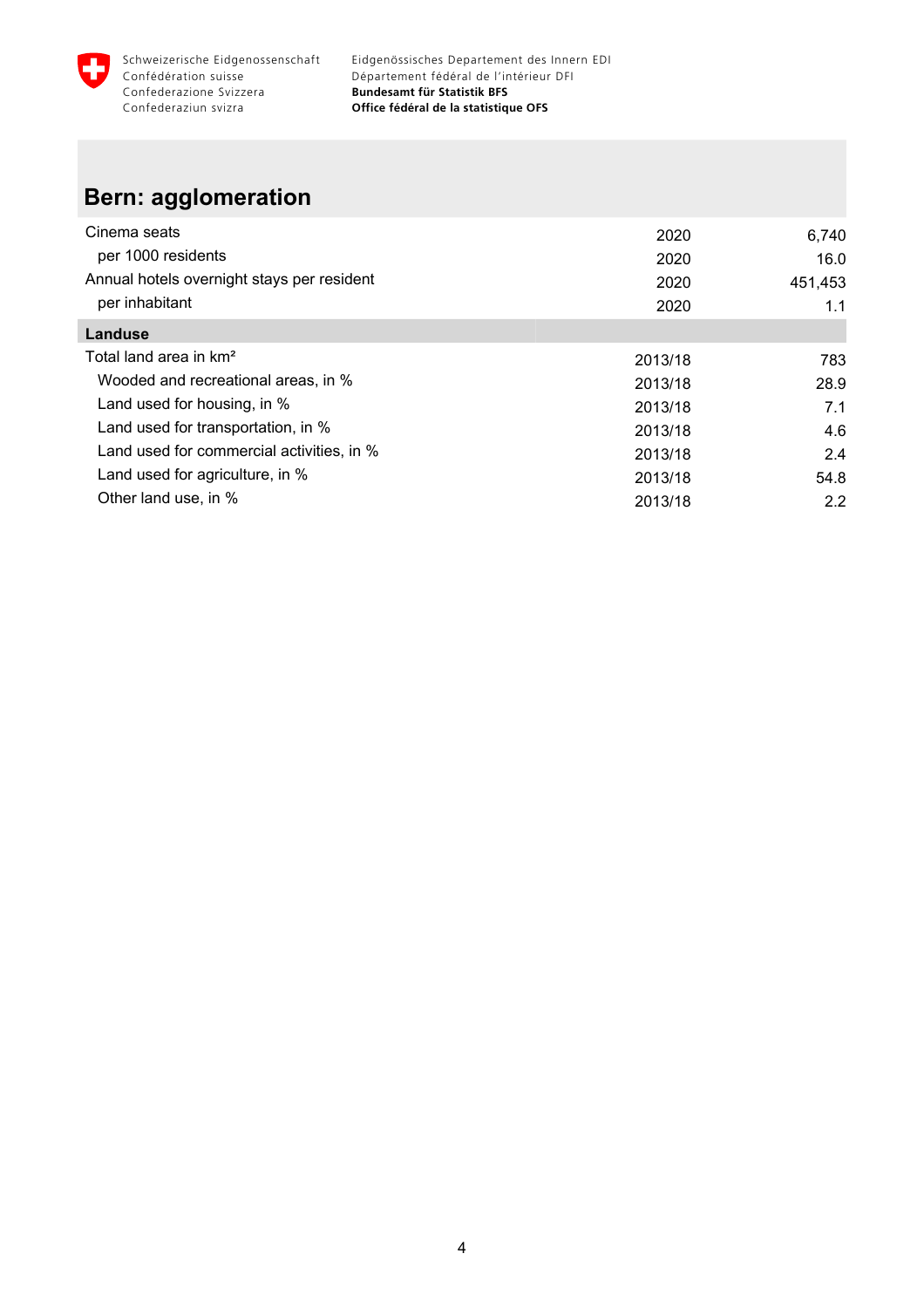<span id="page-6-0"></span>

### **Geneva: national agglomeration**

| <b>Demographic context</b>                                       |      |         |
|------------------------------------------------------------------|------|---------|
| Permanent resident population                                    | 2020 | 603,204 |
| Population density in km <sup>2</sup>                            | 2020 | 1,124.3 |
| Youth dependency ratio                                           | 2020 | 34.7    |
| Old age dependency ratio                                         | 2020 | 26.0    |
| Median age, in years                                             | 2020 | 40.7    |
| Permanent foreign resident population, in %                      | 2020 | 39.0    |
| Permanent foreign resident population (EU-28), in %              | 2020 | 25.9    |
| Permanent foreign resident population (not EU-28), in %          | 2020 | 13.2    |
| Income and jobs                                                  |      |         |
| Economic activity rate                                           | 2020 | 74.3    |
| Employment rate                                                  | 2020 | 71.9    |
| <b>Housing conditions</b>                                        |      |         |
| Dwellings, total                                                 | 2020 | 282,620 |
| Houses per 100 apartments                                        | 2020 | 15.8    |
| Rate of vacant housing units, in %                               | 2020 | 0.6     |
| Average living space per person, in m <sup>2</sup>               | 2020 | 38      |
| <b>Personal security</b>                                         |      |         |
| Violence offences                                                | 2020 | 4,460   |
| per 1000 inhabitants                                             | 2020 | 7.4     |
| Burglaries with intrusions in dwellings (incl. attempts)         | 2020 | 2,834   |
| per 1000 residents                                               | 2020 | 4.7     |
| Seriously injured or killed persons in road accidents per 10'000 |      |         |
| residents                                                        | 2020 | 6.1     |
| <b>Economic context</b>                                          |      |         |
| Employment, total                                                | 2020 | 413,462 |
| in the primary sector, in %                                      | 2020 | 0.8     |
| in the secondary sector, in %                                    | 2020 | 13.6    |
| in the tertiary sector, in %                                     | 2020 | 85.6    |
| Employment in the ICT sector and media                           | 2020 | 16,693  |
| in % of total employment                                         | 2020 | 4.0     |
| <b>Mobility</b>                                                  |      |         |
| Level of motorization per 1000 residents                         | 2020 | 461.6   |
| Average time of journey to work, in minutes                      | 2020 | 34.7    |
| Commuters, total                                                 | 2020 | 213,623 |
| by public transport, in %                                        | 2020 | 44.4    |
| by individual motorized transport, in %                          | 2020 | 36.4    |
| by non-motorized traffic, in %                                   | 2020 | 19.2    |
| Stops of public transport                                        | 2020 | 954     |
| per 1000 residents                                               | 2020 | 1.6     |
| <b>Culture and leisure</b>                                       |      |         |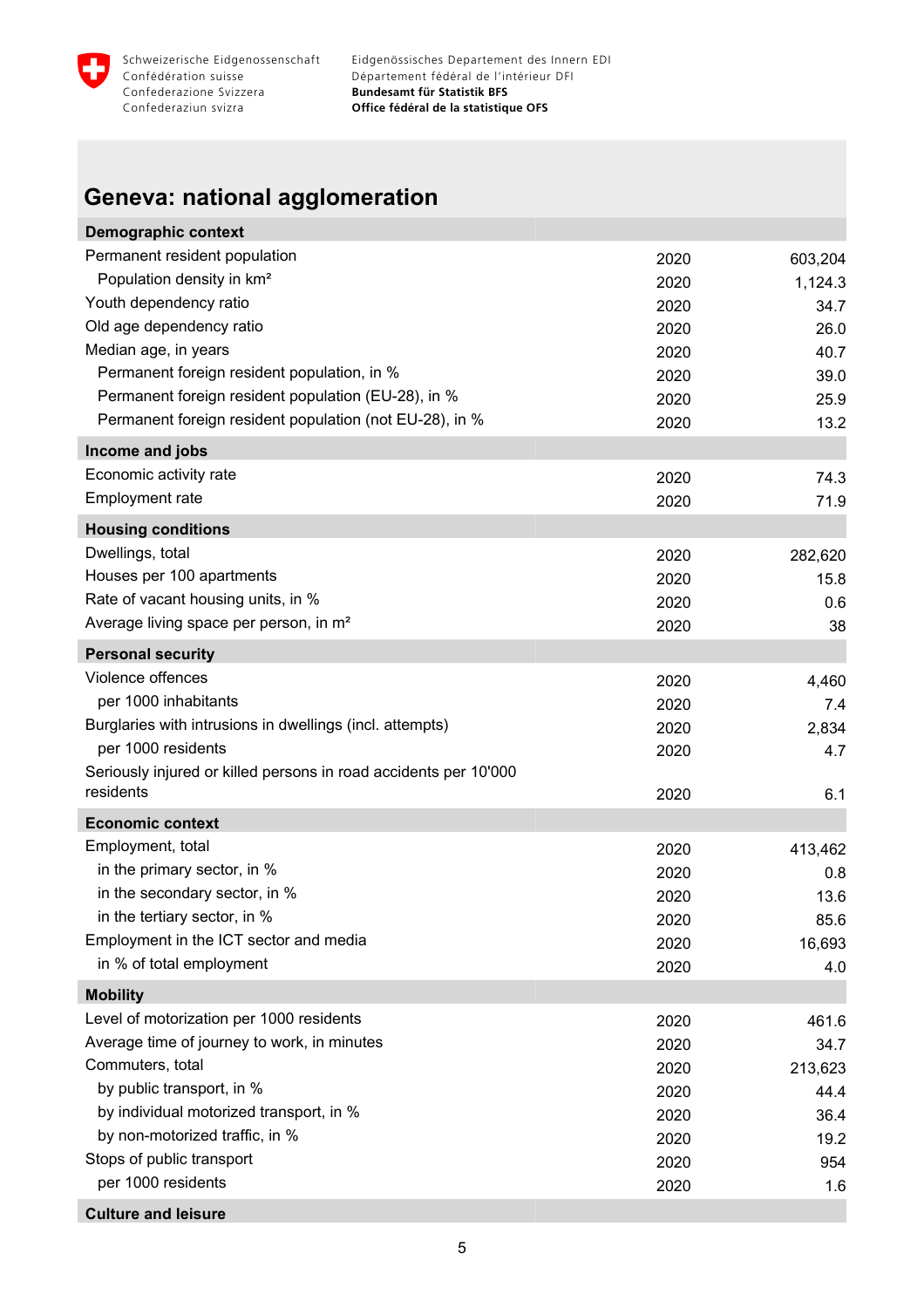

### **Geneva: national agglomeration**

| Cinema seats                               | 2020    | 7,223     |
|--------------------------------------------|---------|-----------|
| per 1000 residents                         | 2020    | 12.0      |
| Annual hotels overnight stays per resident | 2020    | 1,137,103 |
| per inhabitant                             | 2020    | 1.9       |
| Landuse                                    |         |           |
| Total land area in km <sup>2</sup>         | 2013/18 | 537       |
| Wooded and recreational areas, in %        | 2013/18 | 33.7      |
| Land used for housing, in %                | 2013/18 | 12.4      |
| Land used for transportation, in %         | 2013/18 | 6.5       |
| Land used for commercial activities, in %  | 2013/18 | 3.7       |
| Land used for agriculture, in %            | 2013/18 | 41.3      |
| Other land use, in %                       | 2013/18 | 2.4       |
|                                            |         |           |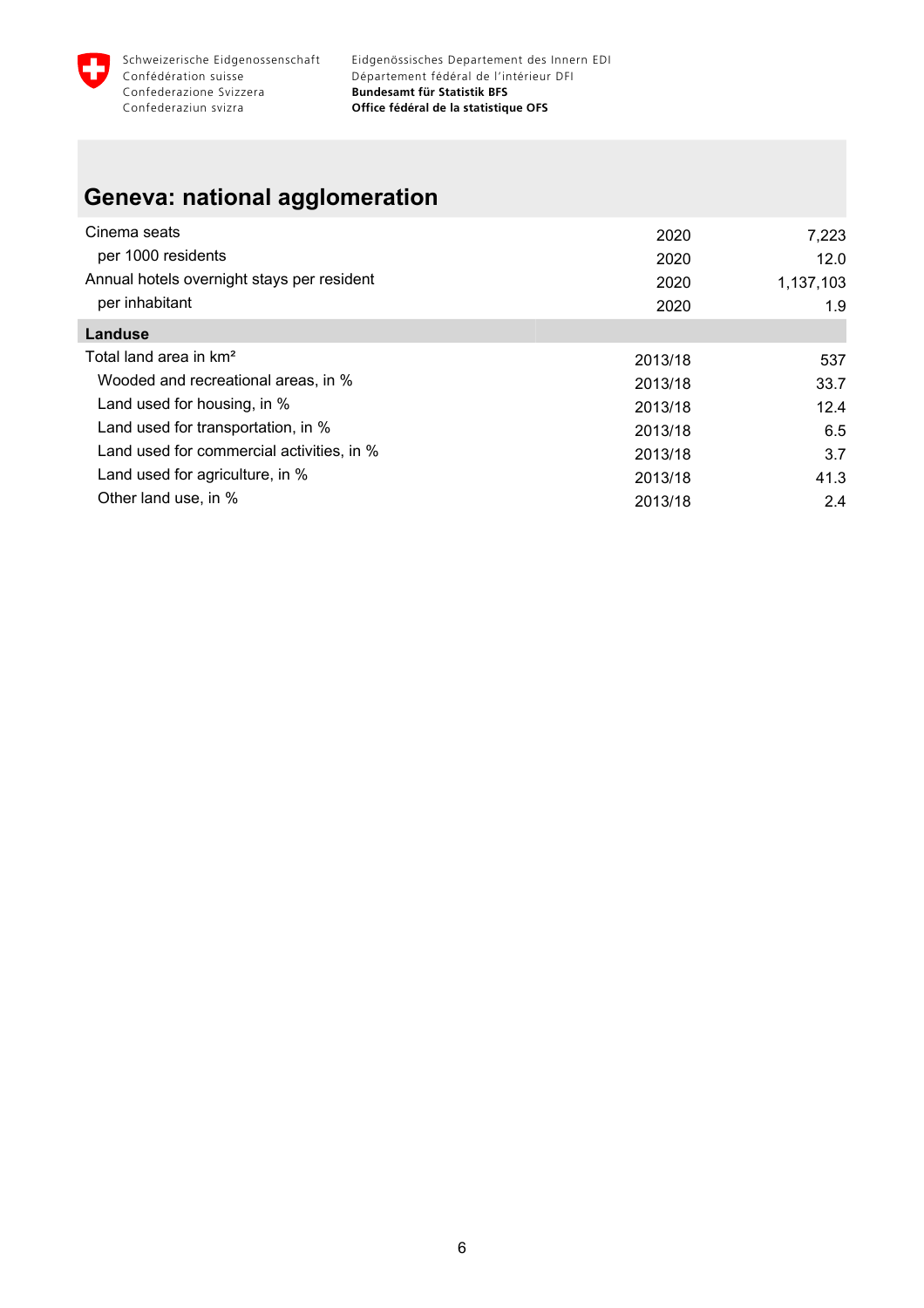<span id="page-8-0"></span>

### **Lausanne: agglomeration**

| <b>Demographic context</b>                                       |      |         |
|------------------------------------------------------------------|------|---------|
| Permanent resident population                                    | 2020 | 427,850 |
| Population density in km <sup>2</sup>                            | 2020 | 553.0   |
| Youth dependency ratio                                           | 2020 | 33.8    |
| Old age dependency ratio                                         | 2020 | 25.4    |
| Median age, in years                                             | 2020 | 39.4    |
| Permanent foreign resident population, in %                      | 2020 | 33.9    |
| Permanent foreign resident population (EU-28), in %              | 2020 | 23.9    |
| Permanent foreign resident population (not EU-28), in %          | 2020 | 10.1    |
| Income and jobs                                                  |      |         |
| Economic activity rate                                           | 2020 | 77.1    |
| Employment rate                                                  | 2020 | 75.7    |
| <b>Housing conditions</b>                                        |      |         |
| Dwellings, total                                                 | 2020 | 216,055 |
| Houses per 100 apartments                                        | 2020 | 15.2    |
| Rate of vacant housing units, in %                               | 2020 | 1.0     |
| Average living space per person, in m <sup>2</sup>               | 2020 | 41      |
| <b>Personal security</b>                                         |      |         |
| Violence offences                                                | 2020 | 3,331   |
| per 1000 inhabitants                                             | 2020 | 7.8     |
| Burglaries with intrusions in dwellings (incl. attempts)         | 2020 | 980     |
| per 1000 residents                                               | 2020 | 2.3     |
| Seriously injured or killed persons in road accidents per 10'000 |      |         |
| residents                                                        | 2020 | 3.8     |
| <b>Economic context</b>                                          |      |         |
| Employment, total                                                | 2020 | 277,124 |
| in the primary sector, in %                                      | 2020 | 1.8     |
| in the secondary sector, in %                                    | 2020 | 13.8    |
| in the tertiary sector, in %                                     | 2020 | 84.3    |
| Employment in the ICT sector and media                           | 2020 | 14,266  |
| in % of total employment                                         | 2020 | 5.1     |
| <b>Mobility</b>                                                  |      |         |
| Level of motorization per 1000 residents                         | 2020 | 493.5   |
| Average time of journey to work, in minutes                      | 2020 | 33.0    |
| Commuters, total                                                 | 2020 | 190,444 |
| by public transport, in %                                        | 2020 | 37.7    |
| by individual motorized transport, in %                          | 2020 | 51.3    |
| by non-motorized traffic, in %                                   | 2020 | 11.1    |
| Stops of public transport                                        | 2020 | 923     |
| per 1000 residents                                               | 2020 | 2.2     |
| <b>Culture and leisure</b>                                       |      |         |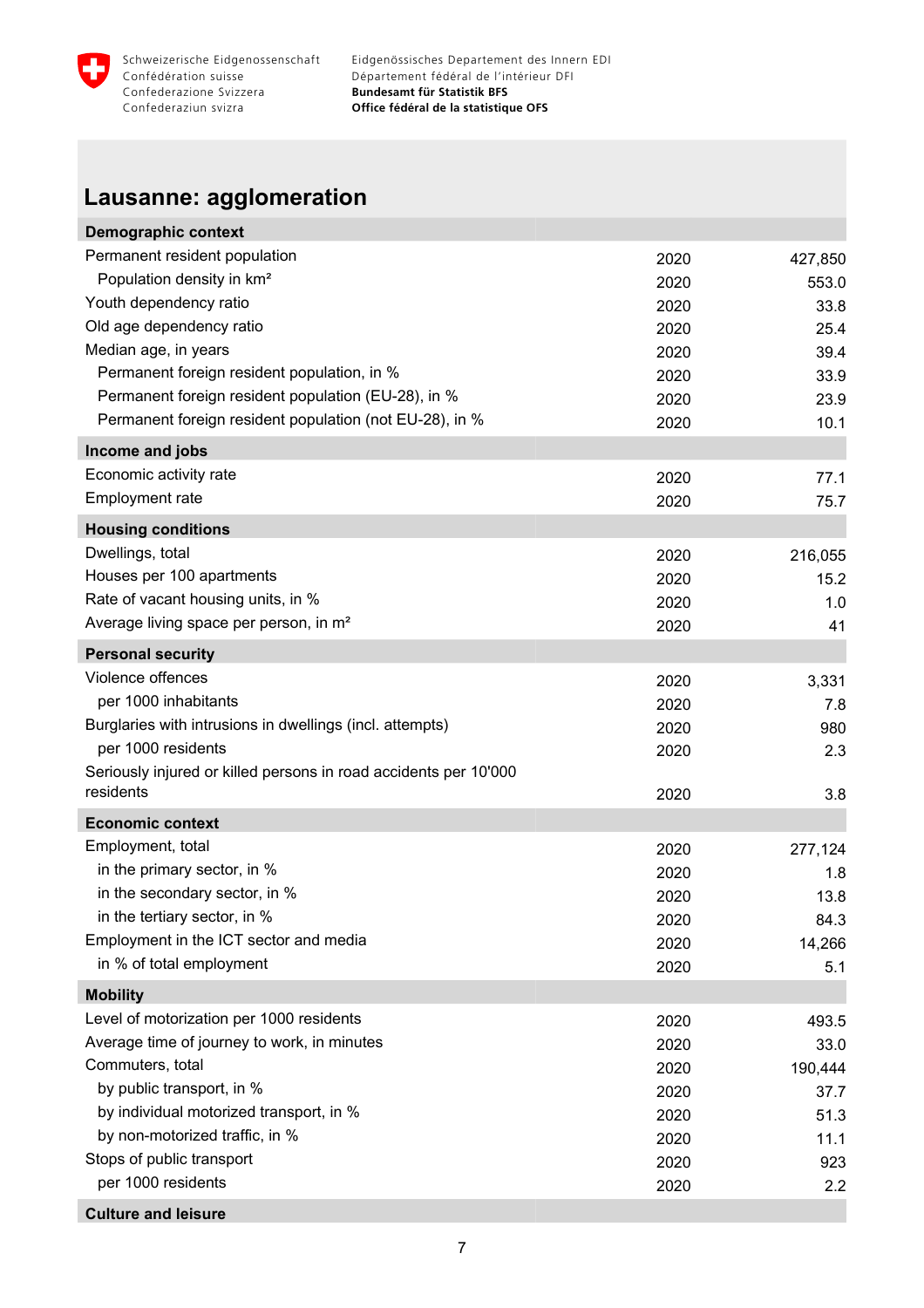

#### **Lausanne: agglomeration**

| Cinema seats                               | 2020    | 6,638   |
|--------------------------------------------|---------|---------|
| per 1000 residents                         | 2020    | 15.5    |
| Annual hotels overnight stays per resident | 2020    | 646,692 |
| per inhabitant                             | 2020    | 1.5     |
| Landuse                                    |         |         |
| Total land area in km <sup>2</sup>         | 2013/18 | 774     |
| Wooded and recreational areas, in %        | 2013/18 | 26.7    |
| Land used for housing, in %                | 2013/18 | 7.4     |
| Land used for transportation, in %         | 2013/18 | 4.9     |
| Land used for commercial activities, in %  | 2013/18 | 2.3     |
| Land used for agriculture, in %            | 2013/18 | 57.3    |
| Other land use, in %                       | 2013/18 | 1.2     |
|                                            |         |         |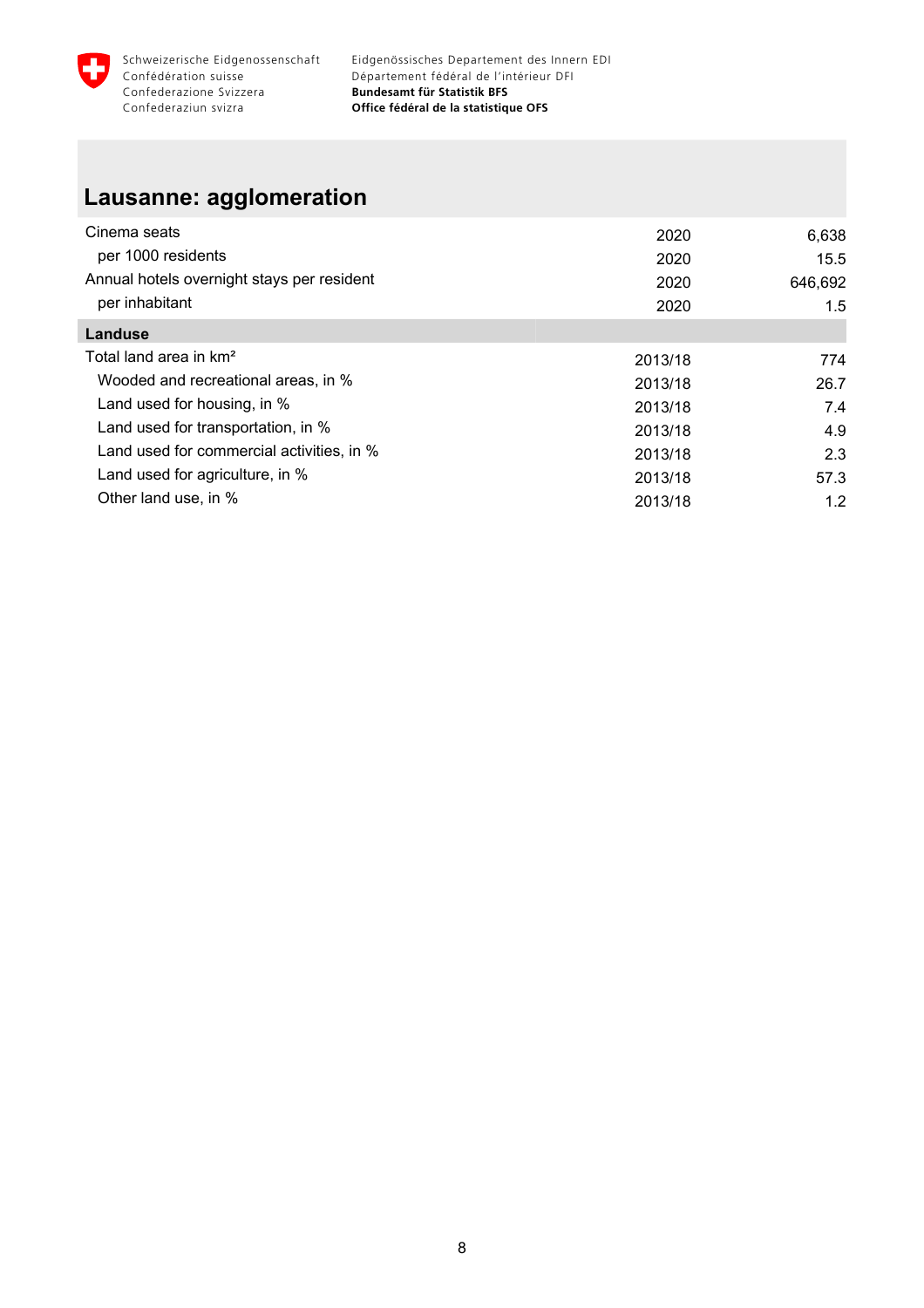<span id="page-10-0"></span>

### **Lucerne: agglomeration**

| <b>Demographic context</b>                                       |              |            |
|------------------------------------------------------------------|--------------|------------|
| Permanent resident population                                    | 2020         | 233,491    |
| Population density in km <sup>2</sup>                            | 2020         | 803.8      |
| Youth dependency ratio                                           | 2020         | 30.1       |
| Old age dependency ratio                                         | 2020         | 30.9       |
| Median age, in years                                             | 2020         | 42.3       |
| Permanent foreign resident population, in %                      | 2020         | 21.8       |
| Permanent foreign resident population (EU-28), in %              | 2020         | 12.6       |
| Permanent foreign resident population (not EU-28), in %          | 2020         | 9.1        |
| Income and jobs                                                  |              |            |
| Economic activity rate                                           | 2020         | 82.6       |
| Employment rate                                                  | 2020         | 82.6       |
| <b>Housing conditions</b>                                        |              |            |
| Dwellings, total                                                 | 2020         | 118,533    |
| Houses per 100 apartments                                        | 2020         | 12.5       |
| Rate of vacant housing units, in %                               | 2020         | 1.4        |
| Average living space per person, in m <sup>2</sup>               | 2020         | 46         |
| <b>Personal security</b>                                         |              |            |
| Violence offences                                                |              |            |
| per 1000 inhabitants                                             | 2020         | 941        |
| Burglaries with intrusions in dwellings (incl. attempts)         | 2020<br>2020 | 4.0<br>618 |
| per 1000 residents                                               | 2020         | 2.6        |
| Seriously injured or killed persons in road accidents per 10'000 |              |            |
| residents                                                        | 2020         | 5.1        |
| <b>Economic context</b>                                          |              |            |
| Employment, total                                                | 2020         | 154,434    |
| in the primary sector, in %                                      | 2020         | 1.5        |
| in the secondary sector, in %                                    | 2020         | 16.7       |
| in the tertiary sector, in %                                     | 2020         | 81.7       |
| Employment in the ICT sector and media                           | 2020         | 5,492      |
| in % of total employment                                         | 2020         | 3.6        |
| <b>Mobility</b>                                                  |              |            |
| Level of motorization per 1000 residents                         | 2020         | 478.6      |
| Average time of journey to work, in minutes                      | 2020         | 30.7       |
| Commuters, total                                                 | 2020         | 109,143    |
| by public transport, in %                                        | 2020         | 33.1       |
| by individual motorized transport, in %                          | 2020         | 47.9       |
| by non-motorized traffic, in %                                   | 2020         | 19.0       |
| Stops of public transport                                        | 2020         | 416        |
| per 1000 residents                                               | 2020         | 1.8        |
| <b>Culture and leisure</b>                                       |              |            |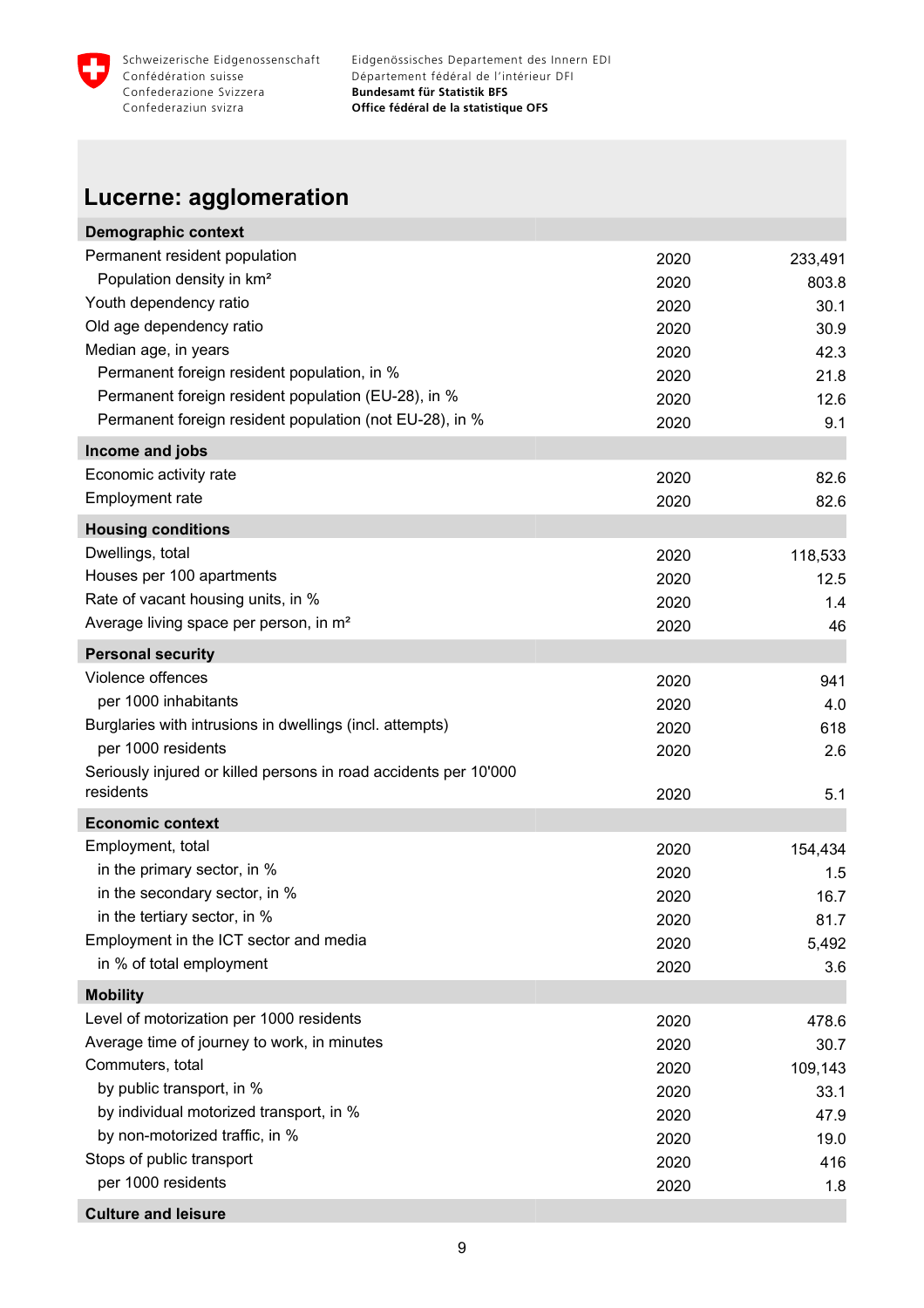

#### **Lucerne: agglomeration**

| Cinema seats                               | 2020    | 5,719   |
|--------------------------------------------|---------|---------|
| per 1000 residents                         | 2020    | 24.5    |
| Annual hotels overnight stays per resident | 2020    | 654,470 |
| per inhabitant                             | 2020    | 2.8     |
| Landuse                                    |         |         |
| Total land area in km <sup>2</sup>         | 2013/18 | 290     |
| Wooded and recreational areas, in %        | 2013/18 | 31.6    |
| Land used for housing, in %                | 2013/18 | 9.2     |
| Land used for transportation, in %         | 2013/18 | 5.4     |
| Land used for commercial activities, in %  | 2013/18 | 3.5     |
| Land used for agriculture, in %            | 2013/18 | 46.6    |
| Other land use, in %                       | 2013/18 | 3.7     |
|                                            |         |         |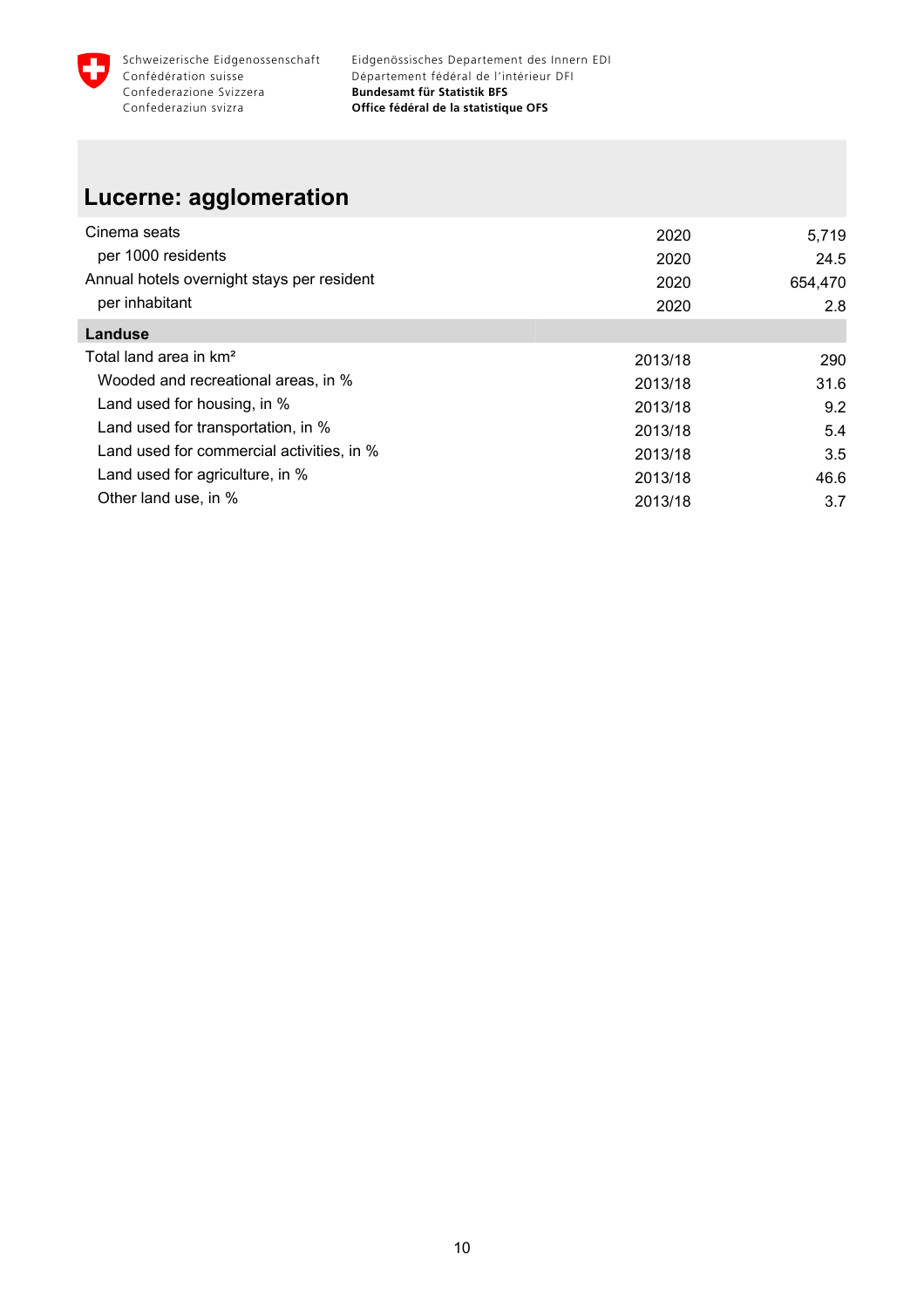<span id="page-12-0"></span>

### **Lugano: agglomeration**

| <b>Demographic context</b>                                       |      |         |
|------------------------------------------------------------------|------|---------|
| Permanent resident population                                    | 2020 | 150,175 |
| Population density in km <sup>2</sup>                            | 2020 | 494.4   |
| Youth dependency ratio                                           | 2020 | 30.5    |
| Old age dependency ratio                                         | 2020 | 36.4    |
| Median age, in years                                             | 2020 | 46.7    |
| Permanent foreign resident population, in %                      | 2020 | 31.4    |
| Permanent foreign resident population (EU-28), in %              | 2020 | 25.6    |
| Permanent foreign resident population (not EU-28), in %          | 2020 | 5.8     |
| Income and jobs                                                  |      |         |
| Economic activity rate                                           | 2020 | 71.8    |
| Employment rate                                                  | 2020 | 69.7    |
| <b>Housing conditions</b>                                        |      |         |
| Dwellings, total                                                 | 2020 | 94,659  |
| Houses per 100 apartments                                        | 2020 | 33.2    |
| Rate of vacant housing units, in %                               | 2020 | 2.7     |
| Average living space per person, in m <sup>2</sup>               | 2020 | 48      |
| <b>Personal security</b>                                         |      |         |
| Violence offences                                                | 2020 | 598     |
| per 1000 inhabitants                                             | 2020 | 4.0     |
| Burglaries with intrusions in dwellings (incl. attempts)         | 2020 | 282     |
| per 1000 residents                                               | 2020 | 1.9     |
| Seriously injured or killed persons in road accidents per 10'000 |      |         |
| residents                                                        | 2020 | 4.8     |
| <b>Economic context</b>                                          |      |         |
| Employment, total                                                | 2020 | 111,685 |
| in the primary sector, in %                                      | 2020 | 0.7     |
| in the secondary sector, in %                                    | 2020 | 18.3    |
| in the tertiary sector, in %                                     | 2020 | 81.0    |
| Employment in the ICT sector and media                           | 2020 | 5,630   |
| in % of total employment                                         | 2020 | 5.0     |
| <b>Mobility</b>                                                  |      |         |
| Level of motorization per 1000 residents                         | 2020 | 639.1   |
| Average time of journey to work, in minutes                      | 2020 | 28.7    |
| Commuters, total                                                 | 2020 | 53,407  |
| by public transport, in %                                        | 2020 | 21.6    |
| by individual motorized transport, in %                          | 2020 | 64.0    |
| by non-motorized traffic, in %                                   | 2020 | 14.4    |
| Stops of public transport                                        | 2020 | 589     |
| per 1000 residents                                               | 2020 | 3.9     |
| <b>Culture and leisure</b>                                       |      |         |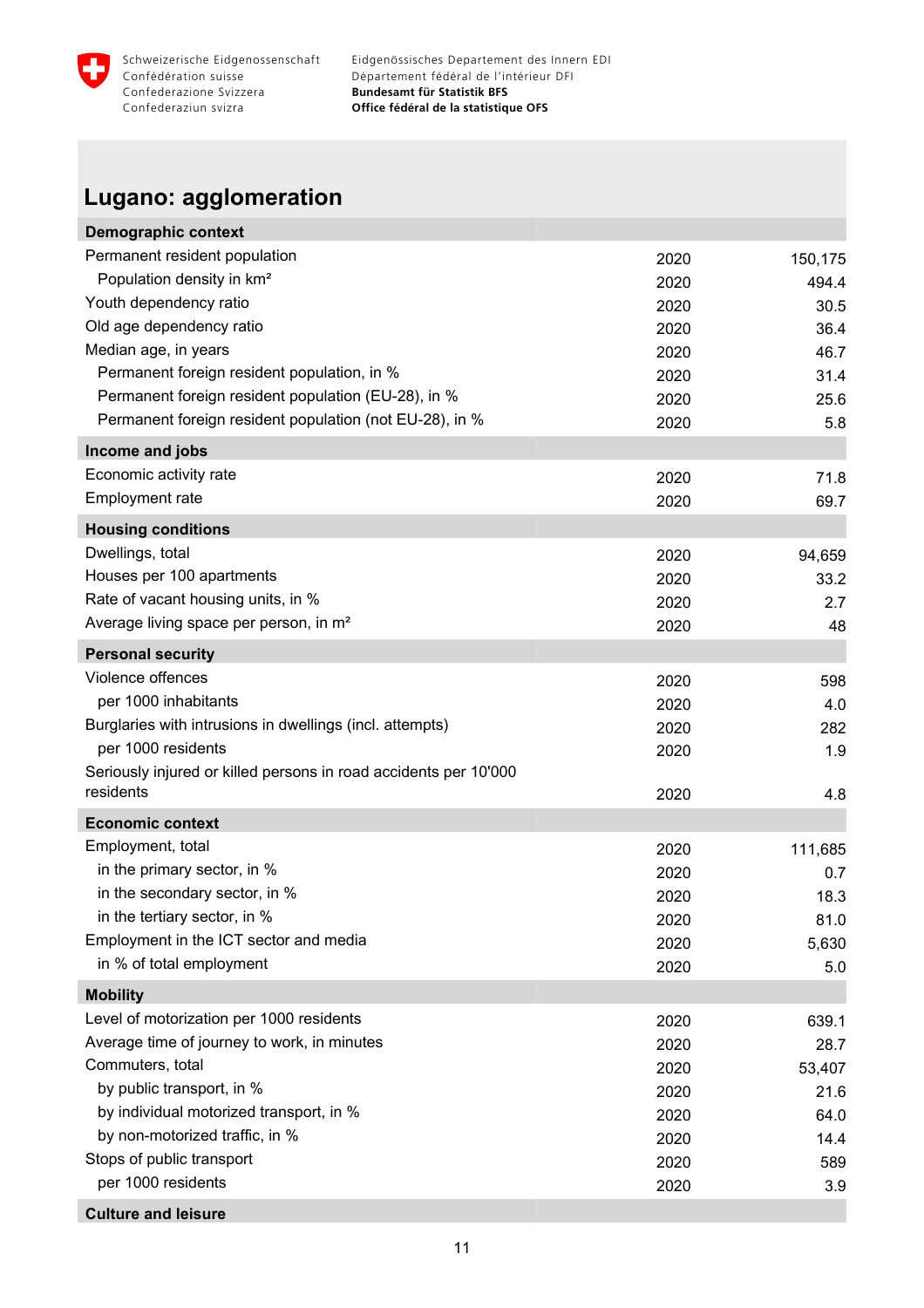

#### **Lugano: agglomeration**

| Cinema seats                               | 2020    | 1,530   |
|--------------------------------------------|---------|---------|
| per 1000 residents                         | 2020    | 10.2    |
| Annual hotels overnight stays per resident | 2020    | 733,435 |
| per inhabitant                             | 2020    | 4.9     |
| Landuse                                    |         |         |
| Total land area in km <sup>2</sup>         | 2013/18 | 304     |
| Wooded and recreational areas, in %        | 2013/18 | 66.8    |
| Land used for housing, in %                | 2013/18 | 8.5     |
| Land used for transportation, in %         | 2013/18 | 4.2     |
| Land used for commercial activities, in %  | 2013/18 | 2.7     |
| Land used for agriculture, in %            | 2013/18 | 11.9    |
| Other land use, in %                       | 2013/18 | 5.9     |
|                                            |         |         |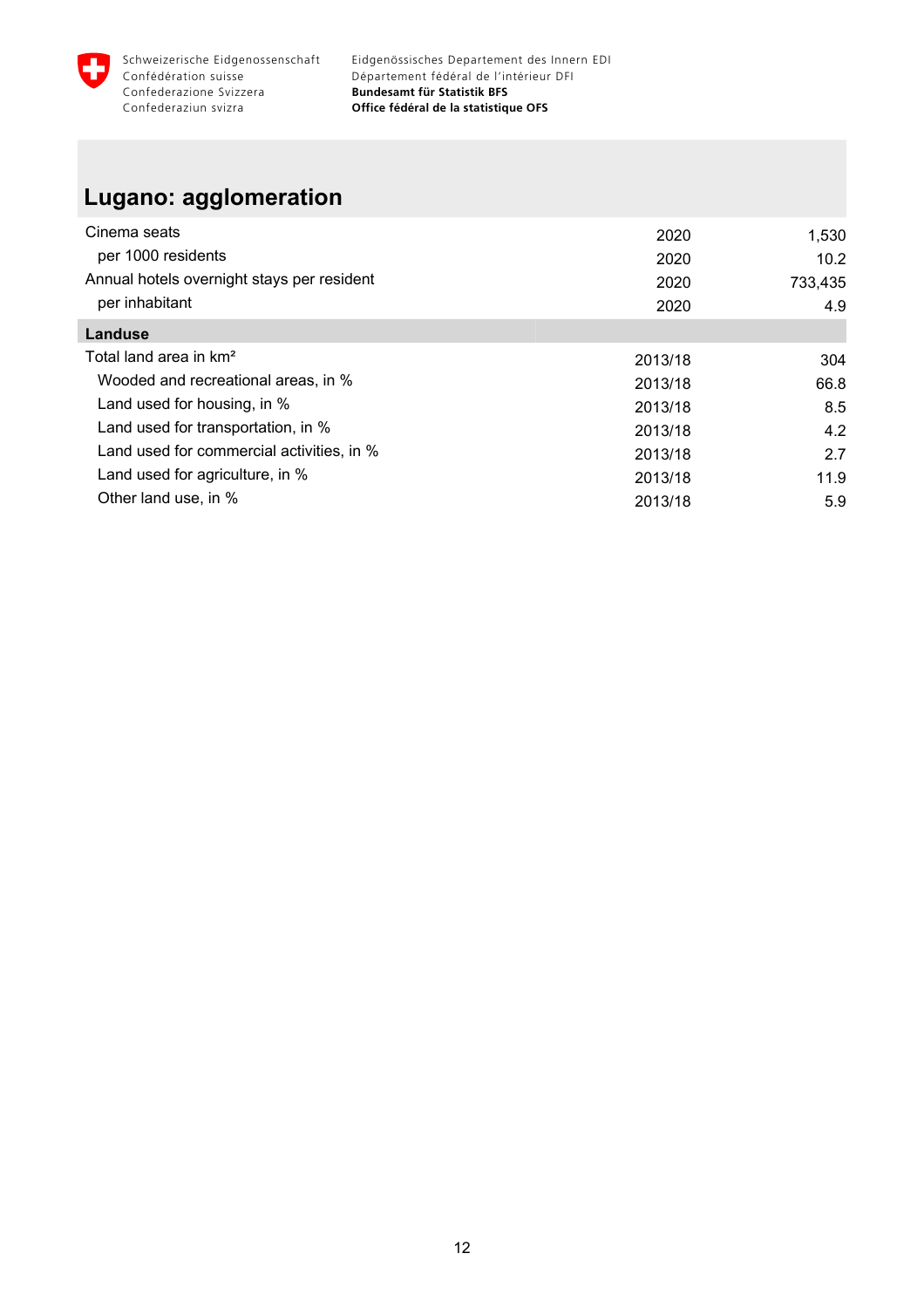<span id="page-14-0"></span>

### **St. Gallen: agglomeration**

| <b>Demographic context</b>                                       |      |         |
|------------------------------------------------------------------|------|---------|
| Permanent resident population                                    | 2020 | 167,643 |
| Population density in km <sup>2</sup>                            | 2020 | 526.2   |
| Youth dependency ratio                                           | 2020 | 32.1    |
| Old age dependency ratio                                         | 2020 | 30.6    |
| Median age, in years                                             | 2020 | 41.5    |
| Permanent foreign resident population, in %                      | 2020 | 23.2    |
| Permanent foreign resident population (EU-28), in %              | 2020 | 13.2    |
| Permanent foreign resident population (not EU-28), in %          | 2020 | 10.1    |
| Income and jobs                                                  |      |         |
| Economic activity rate                                           | 2020 | 79.9    |
| Employment rate                                                  | 2020 | 79.4    |
| <b>Housing conditions</b>                                        |      |         |
| Dwellings, total                                                 | 2020 | 88,241  |
| Houses per 100 apartments                                        | 2020 | 21.0    |
| Rate of vacant housing units, in %                               | 2020 | 2.5     |
| Average living space per person, in m <sup>2</sup>               | 2020 | 48      |
| <b>Personal security</b>                                         |      |         |
| Violence offences                                                | 2020 | 785     |
| per 1000 inhabitants                                             | 2020 | 4.7     |
| Burglaries with intrusions in dwellings (incl. attempts)         | 2020 | 263     |
| per 1000 residents                                               | 2020 | 1.6     |
| Seriously injured or killed persons in road accidents per 10'000 |      |         |
| residents                                                        | 2020 | 3.5     |
| <b>Economic context</b>                                          |      |         |
| Employment, total                                                | 2020 | 129,867 |
| in the primary sector, in %                                      | 2020 | 2.1     |
| in the secondary sector, in %                                    | 2020 | 19.3    |
| in the tertiary sector, in %                                     | 2020 | 78.6    |
| Employment in the ICT sector and media                           | 2020 | 5,438   |
| in % of total employment                                         | 2020 | 4.2     |
| <b>Mobility</b>                                                  |      |         |
| Level of motorization per 1000 residents                         | 2020 | 511.9   |
| Average time of journey to work, in minutes                      | 2020 | 28.4    |
| Commuters, total                                                 | 2020 | 88,115  |
| by public transport, in %                                        | 2020 | 33.7    |
| by individual motorized transport, in %                          | 2020 | 51.5    |
| by non-motorized traffic, in %                                   | 2020 | 14.8    |
| Stops of public transport                                        | 2020 | 449     |
| per 1000 residents                                               | 2020 | 2.7     |
| <b>Culture and leisure</b>                                       |      |         |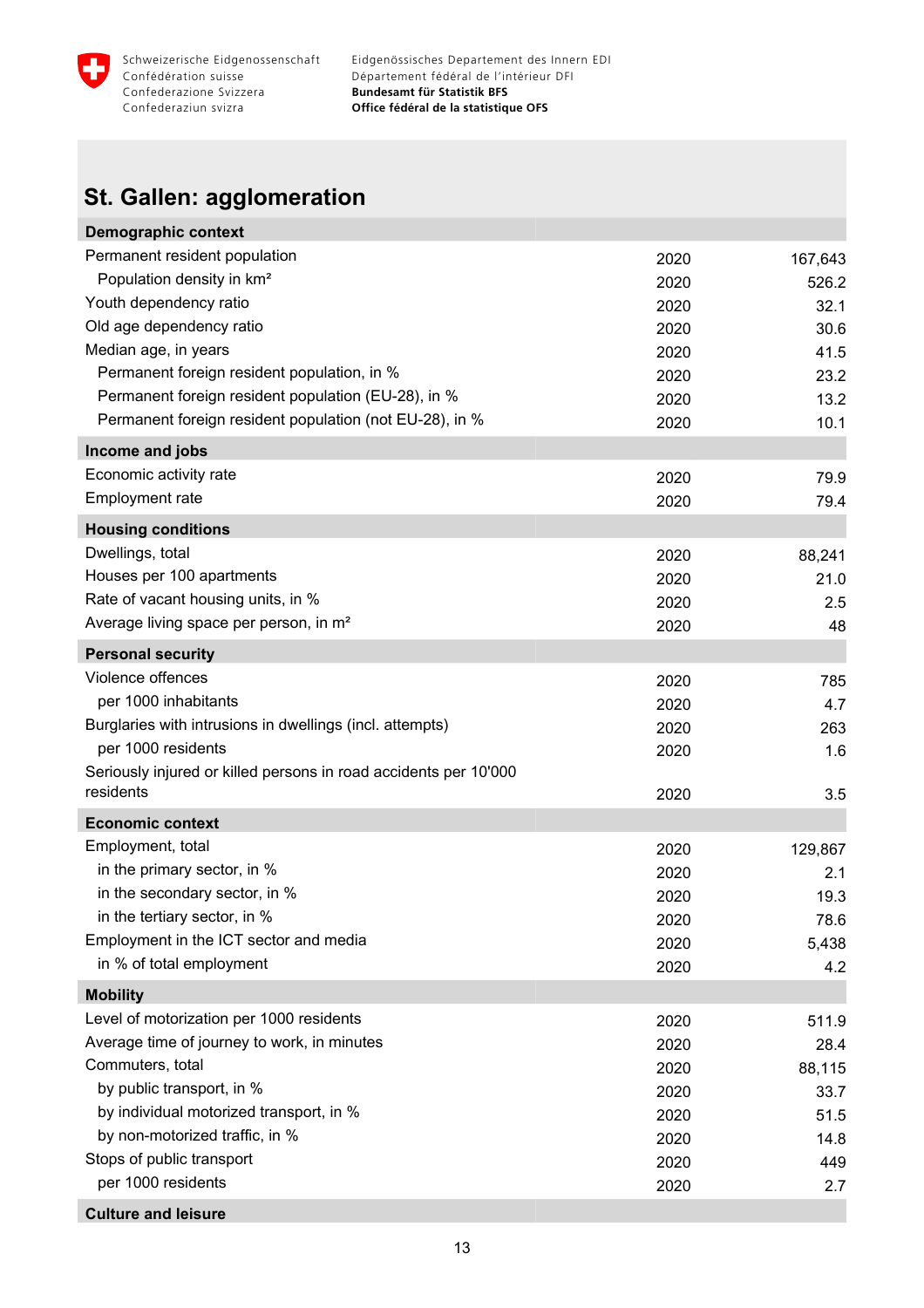

#### **St. Gallen: agglomeration**

| Cinema seats                               | 2020    | 3,237   |
|--------------------------------------------|---------|---------|
| per 1000 residents                         | 2020    | 19.3    |
| Annual hotels overnight stays per resident | 2020    | 244,016 |
| per inhabitant                             | 2020    | 1.5     |
| <b>Landuse</b>                             |         |         |
| Total land area in km <sup>2</sup>         | 2013/18 | 319     |
| Wooded and recreational areas, in %        | 2013/18 | 27.3    |
| Land used for housing, in %                | 2013/18 | 7.8     |
| Land used for transportation, in %         | 2013/18 | 4.4     |
| Land used for commercial activities, in %  | 2013/18 | 3.1     |
| Land used for agriculture, in %            | 2013/18 | 55.2    |
| Other land use, in %                       | 2013/18 | 2.1     |
|                                            |         |         |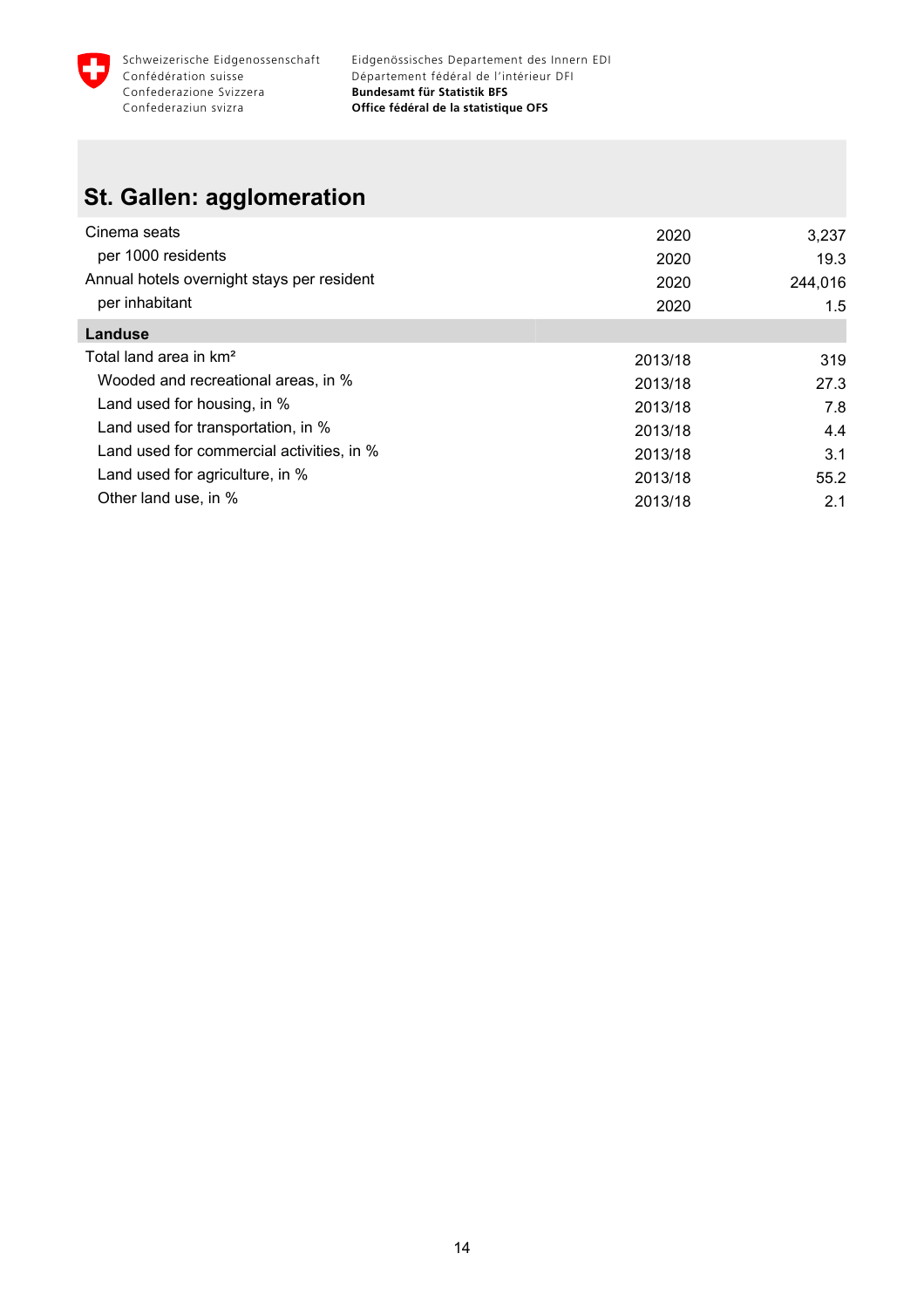<span id="page-16-0"></span>

## **Winterthur: agglomeration**

| <b>Demographic context</b>                                       |      |         |
|------------------------------------------------------------------|------|---------|
| Permanent resident population                                    | 2020 | 145,052 |
| Population density in km <sup>2</sup>                            | 2020 | 922.0   |
| Youth dependency ratio                                           | 2020 | 32.2    |
| Old age dependency ratio                                         | 2020 | 27.1    |
| Median age, in years                                             | 2020 | 40.0    |
| Permanent foreign resident population, in %                      | 2020 | 22.0    |
| Permanent foreign resident population (EU-28), in %              | 2020 | 12.5    |
| Permanent foreign resident population (not EU-28), in %          | 2020 | 9.6     |
| Income and jobs                                                  |      |         |
| Economic activity rate                                           | 2020 | 82.1    |
| Employment rate                                                  | 2020 | 80.8    |
| <b>Housing conditions</b>                                        |      |         |
| Dwellings, total                                                 | 2020 | 69,875  |
| Houses per 100 apartments                                        | 2020 | 24.2    |
| Rate of vacant housing units, in %                               | 2020 | 0.6     |
| Average living space per person, in m <sup>2</sup>               | 2020 | 45      |
| <b>Personal security</b>                                         |      |         |
| Violence offences                                                | 2020 | 948     |
| per 1000 inhabitants                                             | 2020 | 6.5     |
| Burglaries with intrusions in dwellings (incl. attempts)         | 2020 | 276     |
| per 1000 residents                                               | 2020 | 1.9     |
| Seriously injured or killed persons in road accidents per 10'000 |      |         |
| residents                                                        | 2020 | 3.4     |
| <b>Economic context</b>                                          |      |         |
| Employment, total                                                | 2020 | 83,821  |
| in the primary sector, in %                                      | 2020 | 1.0     |
| in the secondary sector, in %                                    | 2020 | 17.4    |
| in the tertiary sector, in %                                     | 2020 | 81.6    |
| Employment in the ICT sector and media                           | 2020 | 3,062   |
| in % of total employment                                         | 2020 | 3.7     |
| <b>Mobility</b>                                                  |      |         |
| Level of motorization per 1000 residents                         | 2020 | 437.1   |
| Average time of journey to work, in minutes                      | 2020 | 31.1    |
| Commuters, total                                                 | 2020 | 59,500  |
| by public transport, in %                                        | 2020 | 37.0    |
| by individual motorized transport, in %                          | 2020 | 42.5    |
| by non-motorized traffic, in %                                   | 2020 | 20.4    |
| Stops of public transport                                        | 2020 | 209     |
| per 1000 residents                                               | 2020 | 1.4     |
| <b>Culture and leisure</b>                                       |      |         |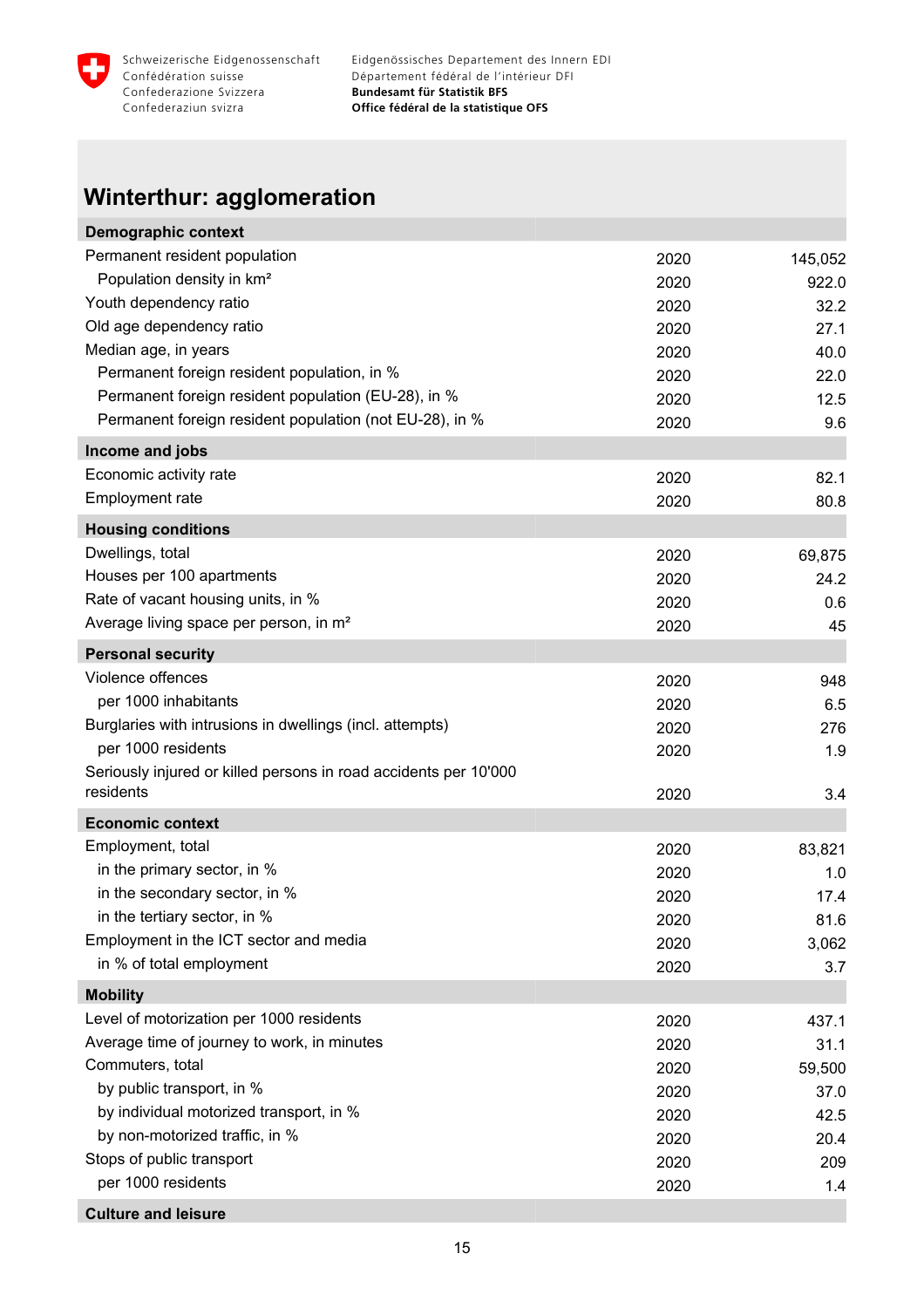

### **Winterthur: agglomeration**

| Cinema seats                               | 2020    | 2,704   |
|--------------------------------------------|---------|---------|
| per 1000 residents                         | 2020    | 18.6    |
| Annual hotels overnight stays per resident | 2020    | 101,690 |
| per inhabitant                             | 2020    | 0.7     |
| Landuse                                    |         |         |
| Total land area in km <sup>2</sup>         | 2013/18 | 157     |
| Wooded and recreational areas, in %        | 2013/18 | 38.4    |
| Land used for housing, in %                | 2013/18 | 9.9     |
| Land used for transportation, in %         | 2013/18 | 7.0     |
| Land used for commercial activities, in %  | 2013/18 | 3.7     |
| Land used for agriculture, in %            | 2013/18 | 39.5    |
| Other land use, in %                       | 2013/18 | 1.5     |
|                                            |         |         |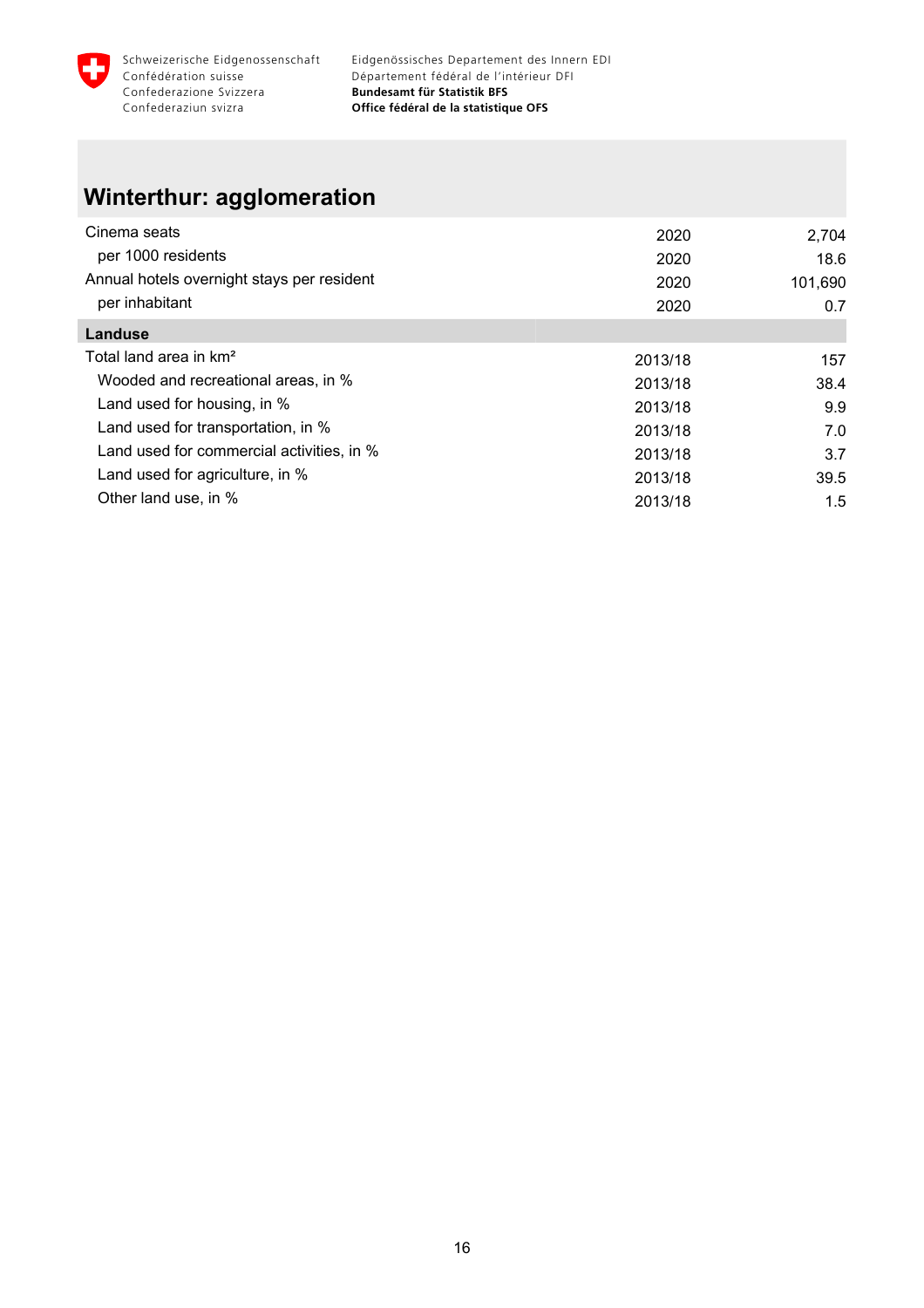<span id="page-18-0"></span>

### **Zurich: agglomeration**

| <b>Demographic context</b>                                       |      |           |
|------------------------------------------------------------------|------|-----------|
| Permanent resident population                                    | 2020 | 1,401,783 |
| Population density in km <sup>2</sup>                            | 2020 | 1,074.1   |
| Youth dependency ratio                                           | 2020 | 31.0      |
| Old age dependency ratio                                         | 2020 | 26.9      |
| Median age, in years                                             | 2020 | 41.2      |
| Permanent foreign resident population, in %                      | 2020 | 28.1      |
| Permanent foreign resident population (EU-28), in %              | 2020 | 18.9      |
| Permanent foreign resident population (not EU-28), in %          | 2020 | 9.2       |
| Income and jobs                                                  |      |           |
| Economic activity rate                                           | 2020 | 82.2      |
| Employment rate                                                  | 2020 | 81.6      |
| <b>Housing conditions</b>                                        |      |           |
| Dwellings, total                                                 | 2020 | 689,811   |
| Houses per 100 apartments                                        | 2020 | 17.5      |
| Rate of vacant housing units, in %                               | 2020 | 0.9       |
| Average living space per person, in m <sup>2</sup>               | 2020 | 45        |
| <b>Personal security</b>                                         |      |           |
| Violence offences                                                | 2020 | 9,690     |
| per 1000 inhabitants                                             | 2020 | 6.9       |
| Burglaries with intrusions in dwellings (incl. attempts)         | 2020 | 3,781     |
| per 1000 residents                                               | 2020 | 2.7       |
| Seriously injured or killed persons in road accidents per 10'000 |      |           |
| residents                                                        | 2020 | 4.0       |
| <b>Economic context</b>                                          |      |           |
| Employment, total                                                | 2020 | 1,000,147 |
| in the primary sector, in %                                      | 2020 | 0.9       |
| in the secondary sector, in %                                    | 2020 | 12.8      |
| in the tertiary sector, in %                                     | 2020 | 86.3      |
| Employment in the ICT sector and media                           | 2020 | 75,620    |
| in % of total employment                                         | 2020 | 7.6       |
| <b>Mobility</b>                                                  |      |           |
| Level of motorization per 1000 residents                         | 2020 | 494.3     |
| Average time of journey to work, in minutes                      | 2020 | 35.6      |
| Commuters, total                                                 | 2020 | 696,751   |
| by public transport, in %                                        | 2020 | 48.3      |
| by individual motorized transport, in %                          | 2020 | 39.7      |
| by non-motorized traffic, in %                                   | 2020 | 12.0      |
| Stops of public transport                                        | 2020 | 2,263     |
| per 1000 residents                                               | 2020 | 1.6       |
| <b>Culture and leisure</b>                                       |      |           |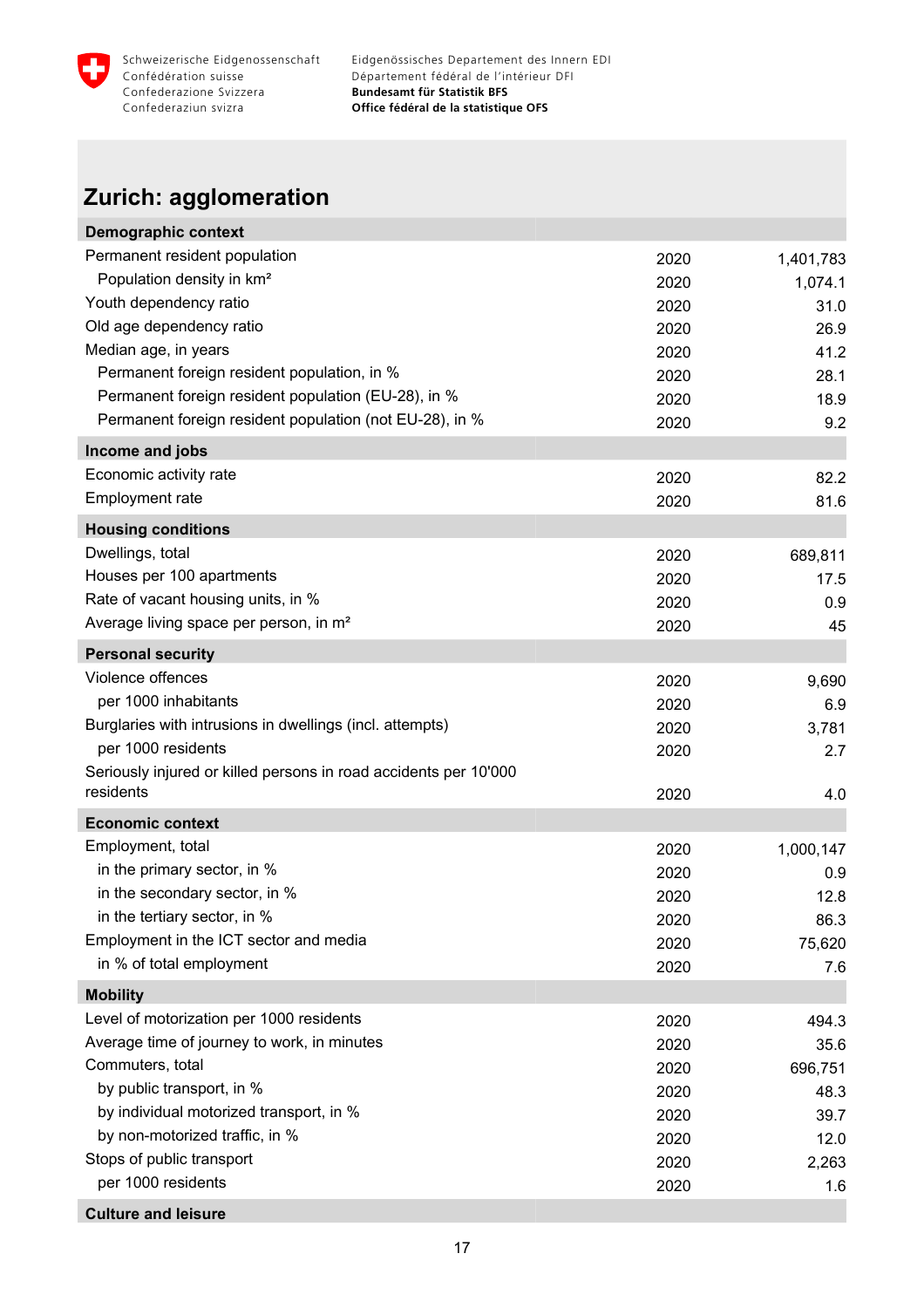

### **Zurich: agglomeration**

| Cinema seats                               | 2020    | 16,049    |
|--------------------------------------------|---------|-----------|
| per 1000 residents                         | 2020    | 11.4      |
| Annual hotels overnight stays per resident | 2020    | 1,960,292 |
| per inhabitant                             | 2020    | 1.4       |
| Landuse                                    |         |           |
| Total land area in km <sup>2</sup>         | 2013/18 | 1,305     |
| Wooded and recreational areas, in %        | 2013/18 | 31.7      |
| Land used for housing, in %                | 2013/18 | 11.6      |
| Land used for transportation, in %         | 2013/18 | 7.4       |
| Land used for commercial activities, in %  | 2013/18 | 4.2       |
| Land used for agriculture, in %            | 2013/18 | 41.3      |
| Other land use, in %                       | 2013/18 | 3.8       |
|                                            |         |           |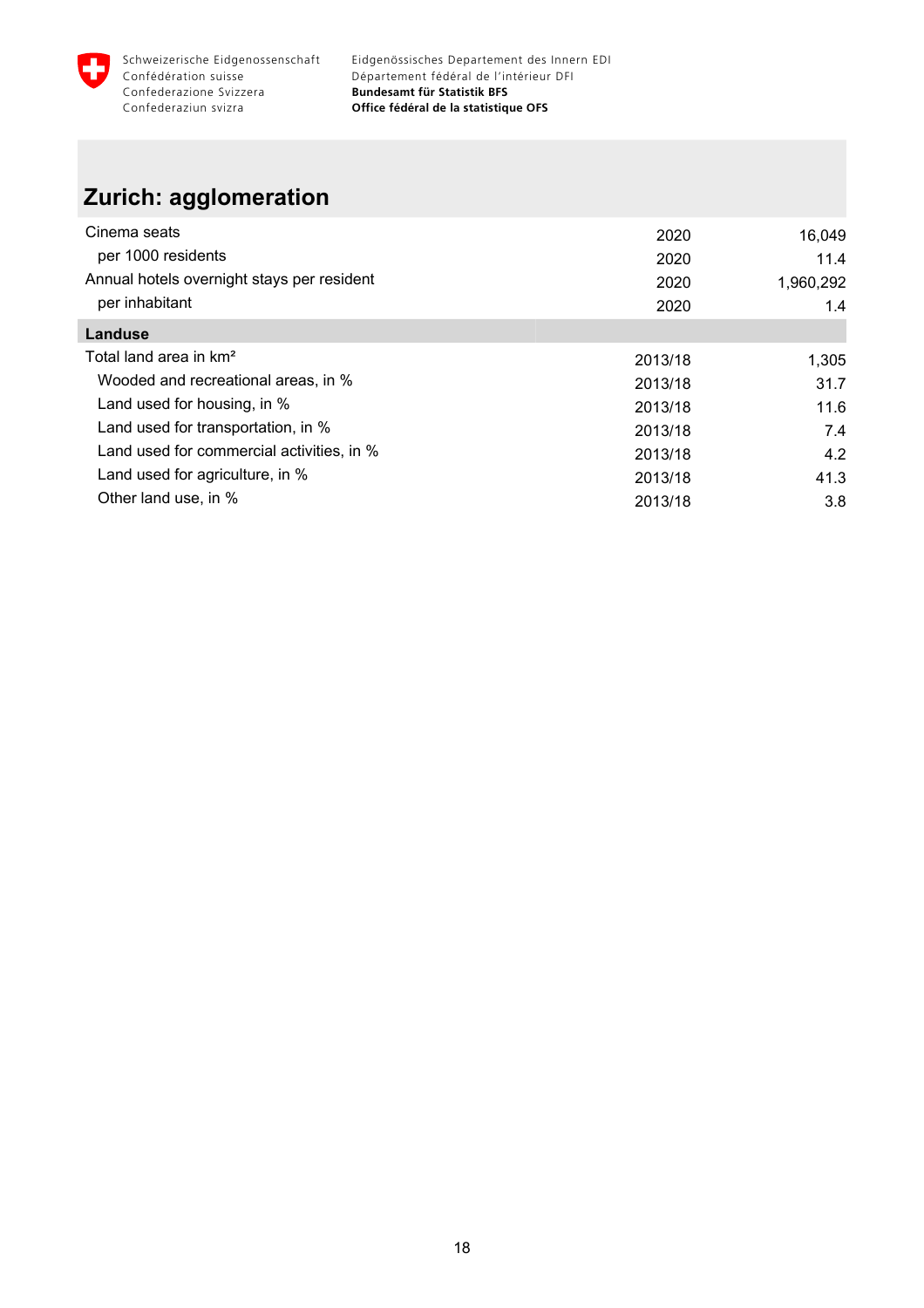<span id="page-20-0"></span>

#### **Switzerland**

| <b>Demographic context</b>                                       |              |           |
|------------------------------------------------------------------|--------------|-----------|
| Permanent resident population                                    | 2020         | 4,104,116 |
| Population density in km <sup>2</sup>                            | 2020         |           |
| Youth dependency ratio                                           | 2020         |           |
| Old age dependency ratio                                         | 2020         |           |
| Median age, in years                                             | 2020         |           |
| Permanent foreign resident population, in %                      | 2020         |           |
| Permanent foreign resident population (EU-28), in %              | 2020         |           |
| Permanent foreign resident population (not EU-28), in %          | 2020         |           |
| Income and jobs                                                  |              |           |
| Economic activity rate                                           | 2020         |           |
| Employment rate                                                  | 2020         |           |
| <b>Housing conditions</b>                                        |              |           |
| Dwellings, total                                                 | 2020         | 2,068,258 |
| Houses per 100 apartments                                        | 2020         |           |
| Rate of vacant housing units, in %                               | 2020         |           |
| Average living space per person, in m <sup>2</sup>               | 2020         |           |
| <b>Personal security</b>                                         |              |           |
| Violence offences                                                |              |           |
| per 1000 inhabitants                                             | 2020         | 26,372    |
| Burglaries with intrusions in dwellings (incl. attempts)         | 2020         |           |
| per 1000 residents                                               | 2020         | 11,320    |
| Seriously injured or killed persons in road accidents per 10'000 | 2020         |           |
| residents                                                        | 2020         |           |
| <b>Economic context</b>                                          |              |           |
| Employment, total                                                | 2020         | 2,870,341 |
| in the primary sector, in %                                      | 2020         |           |
| in the secondary sector, in %                                    | 2020         |           |
| in the tertiary sector, in %                                     | 2020         |           |
| Employment in the ICT sector and media                           |              | 154,249   |
| in % of total employment                                         | 2020<br>2020 |           |
|                                                                  |              |           |
| <b>Mobility</b><br>Level of motorization per 1000 residents      |              |           |
| Average time of journey to work, in minutes                      | 2020         |           |
| Commuters, total                                                 | 2020         |           |
| by public transport, in %                                        | 2020         | 1,869,231 |
| by individual motorized transport, in %                          | 2020         |           |
|                                                                  | 2020         |           |
| by non-motorized traffic, in %<br>Stops of public transport      | 2020         |           |
| per 1000 residents                                               | 2020         | 7,533     |
|                                                                  | 2020         |           |
| <b>Culture and leisure</b>                                       |              |           |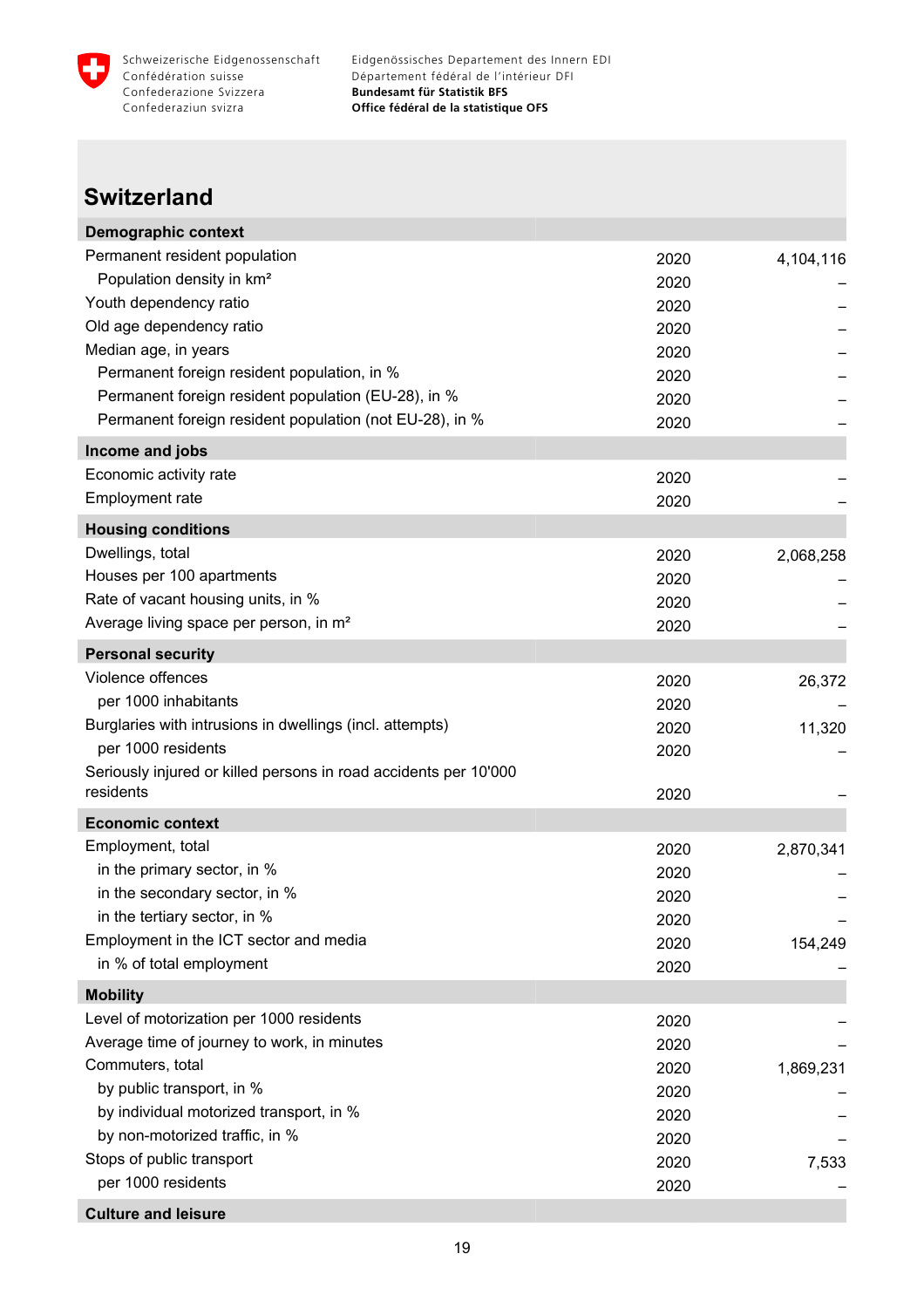

#### **Switzerland**

| Cinema seats                               | 2020    | 54,385    |
|--------------------------------------------|---------|-----------|
| per 1000 residents                         | 2020    |           |
| Annual hotels overnight stays per resident | 2020    | 6,642,927 |
| per inhabitant                             | 2020    |           |
| Landuse                                    |         |           |
| Total land area in km <sup>2</sup>         | 2013/18 | 5,165     |
| Wooded and recreational areas, in %        | 2013/18 | 327.0     |
| Land used for housing, in %                | 2013/18 | 83.3      |
| Land used for transportation, in %         | 2013/18 | 49.9      |
| Land used for commercial activities, in %  | 2013/18 | 29.2      |
| Land used for agriculture, in %            | 2013/18 | 385.8     |
| Other land use, in %                       | 2013/18 | 24.7      |
|                                            |         |           |